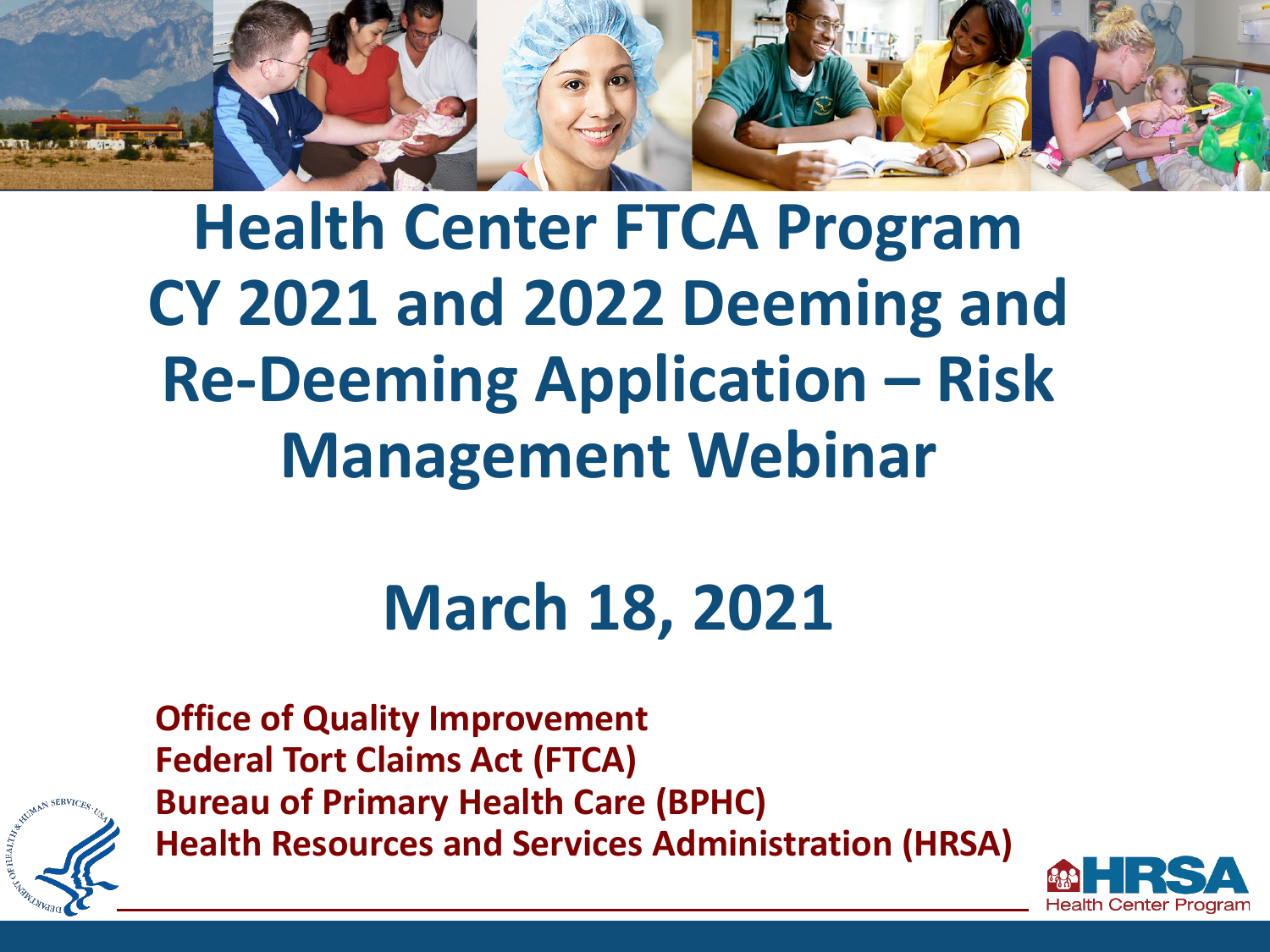#### **Provide detail technical assistance for the Risk Management section of the FTCA application**



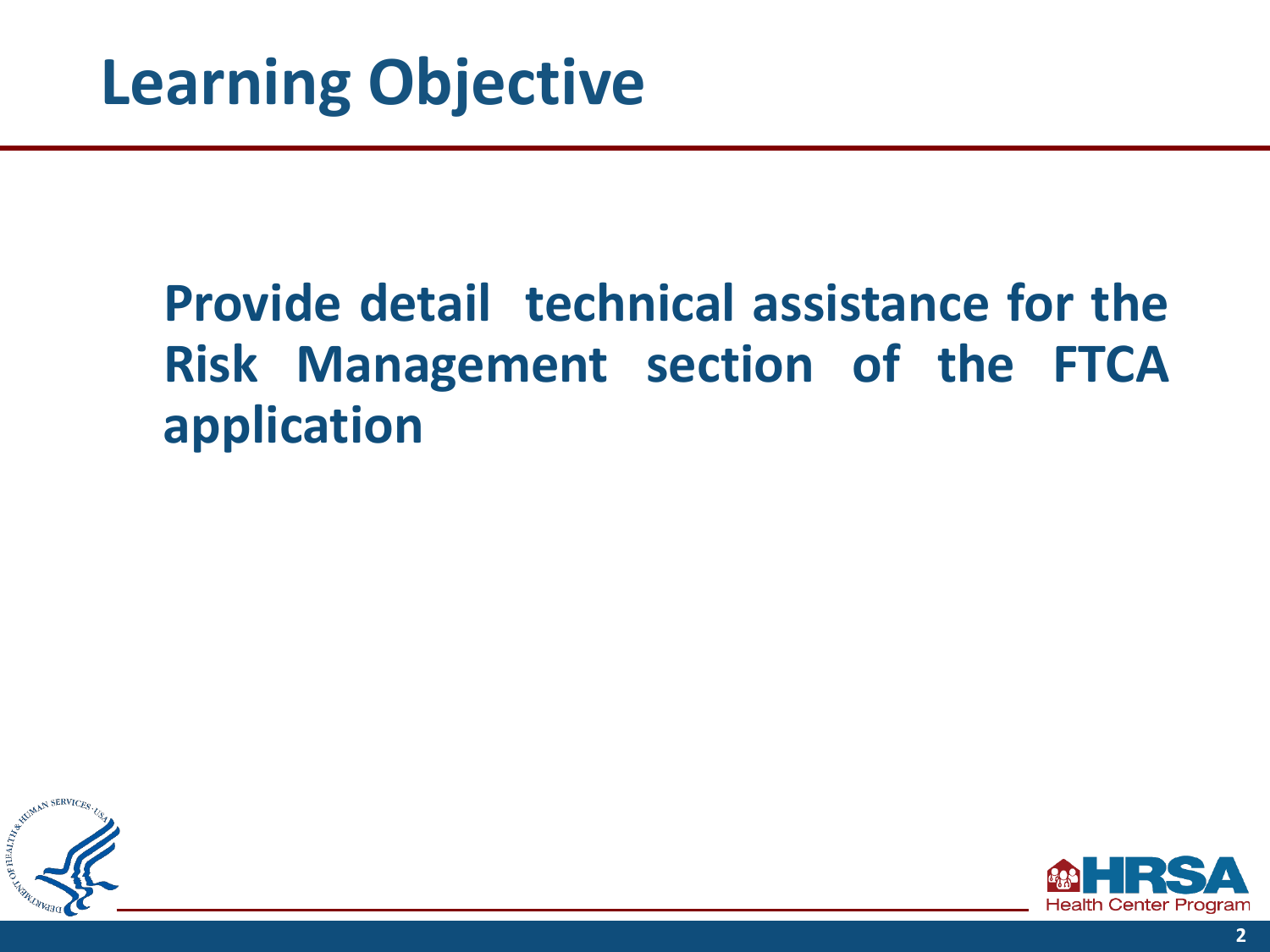#### **Risk Management Technical Assistance**



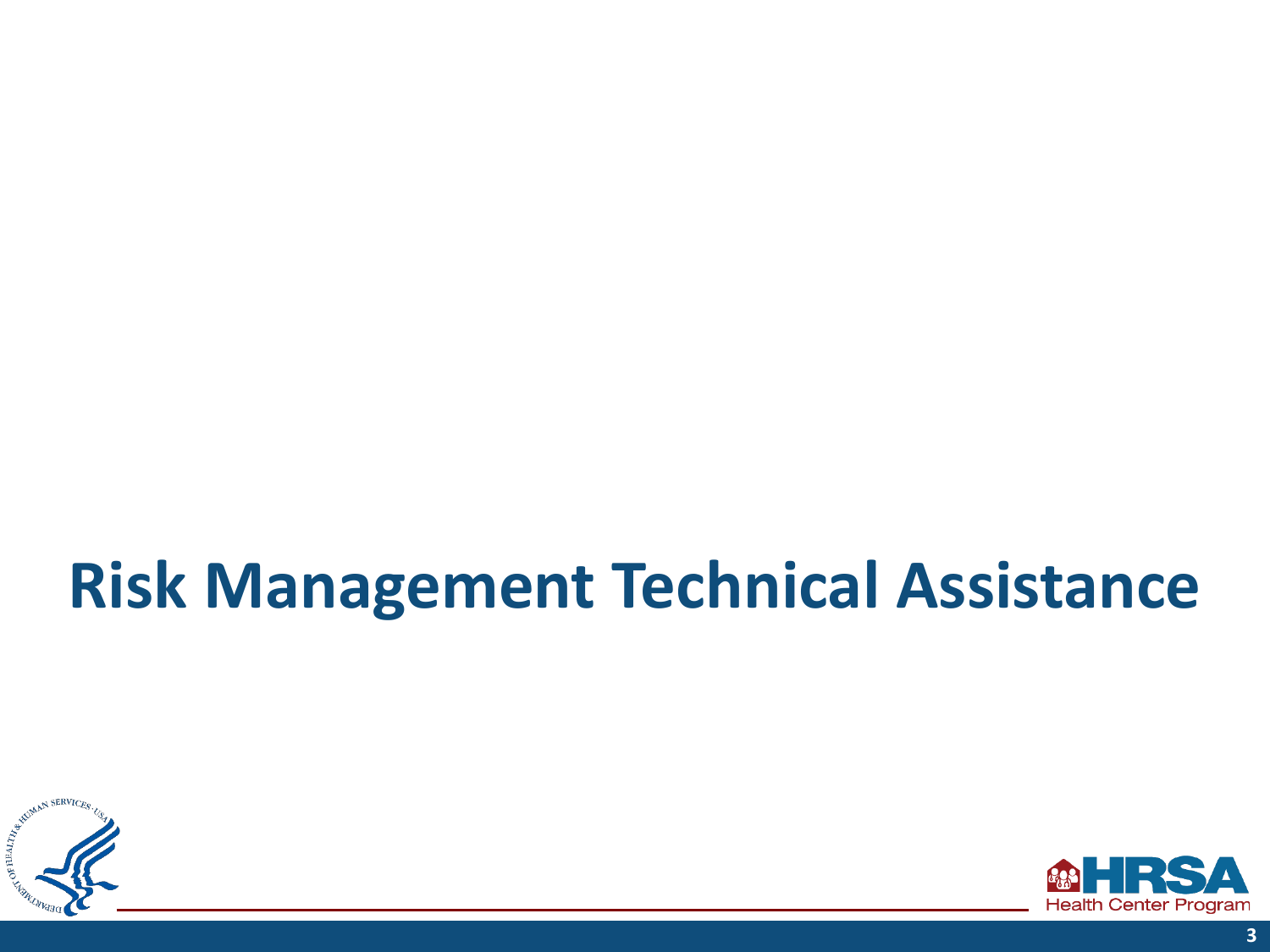## **What is a Risk Management Program?**

- **It is a program designed to:** 
	- $\circ$  Identify potential events that may affect the health center
	- Protect and minimize risks to patients, services, and employees
	- Ensure the continuity of safe operations
	- Mitigate legal, medical liability, and higher litigation costs
	- Comply with applicable laws and regulations



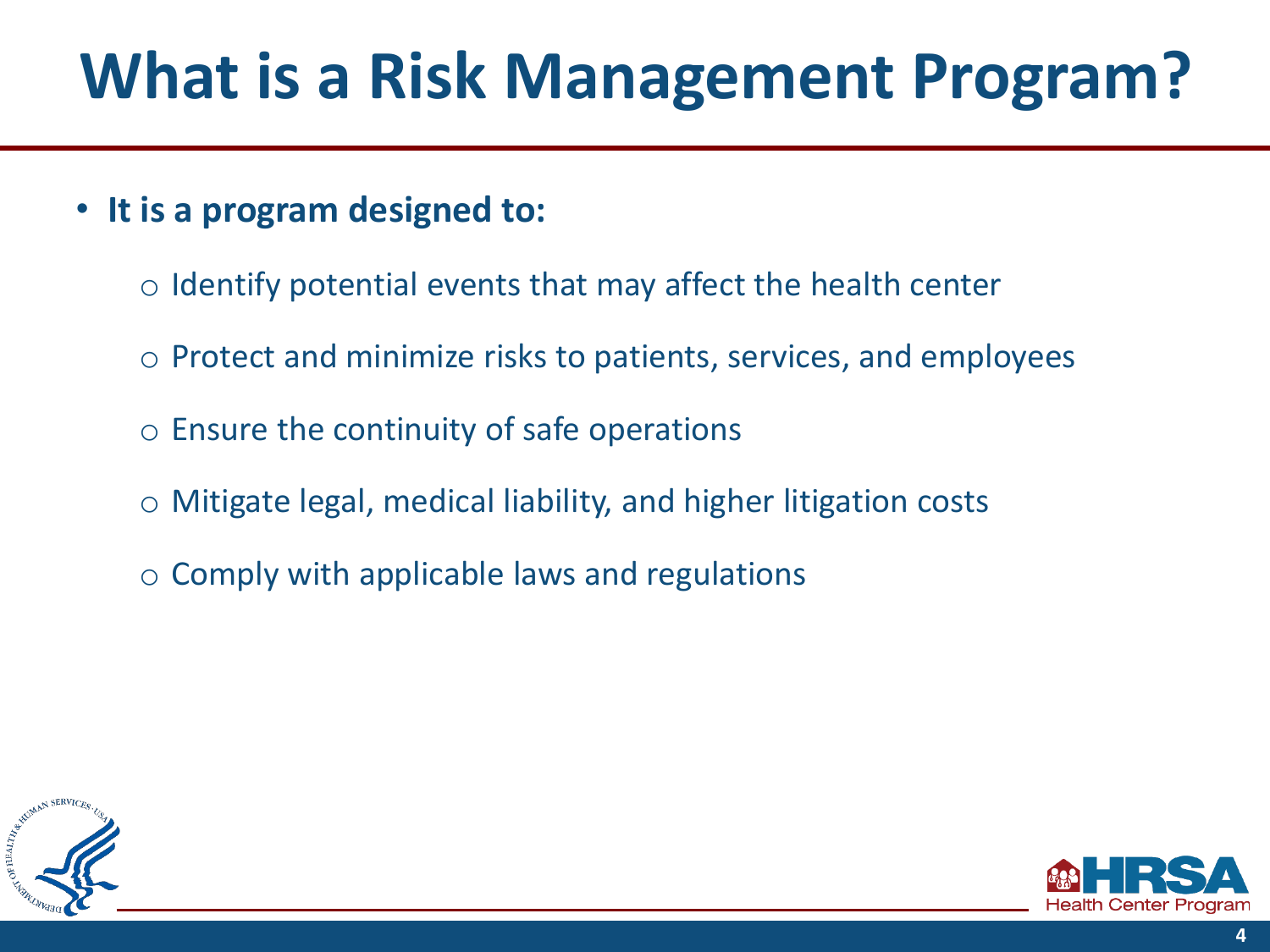# **Risk Management Program Benefits**

#### • **Your health center can:**

- Secure organizational commitment to improvement
- Review patient injuries and near misses to minimize future occurrence
- Promote system improvement and liability reduction
- Encourage open communication regarding patient adverse outcomes
- Improve the reliability of patient care processes
- $\circ$  Establish a culture of safety, one that is fair-minded but holds individuals accountable



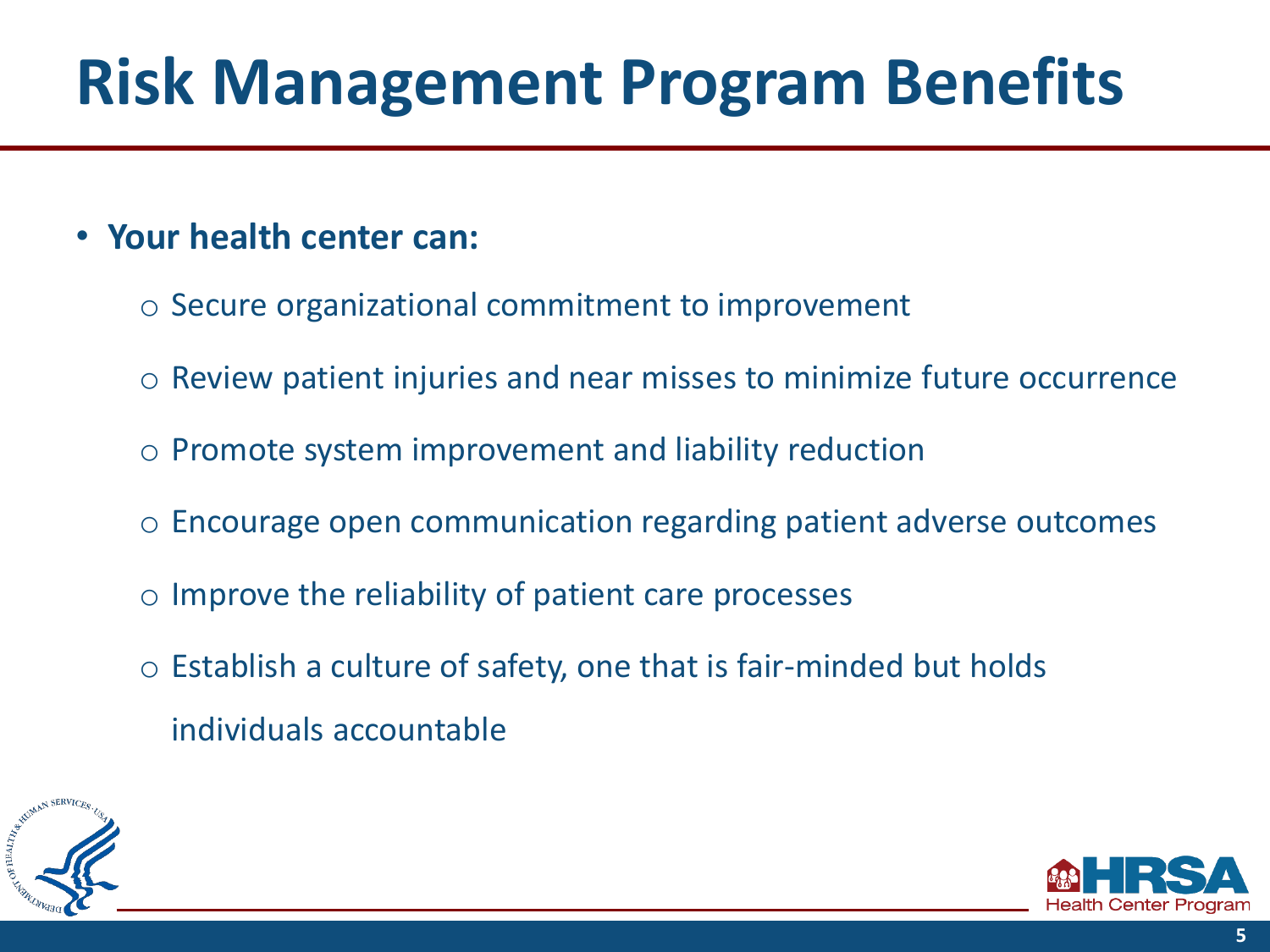# **What Are the Key Components of a Risk Management Plan?(1/2)**

- **Claims and insurance management**
- **Complaint resolution**
- **Confidentiality and release of information**
- **Compliance efforts**
- **Safe and secure use of technology**
- **Event investigation, rootcause analysis, and follow-up**
- **Proactive analysis**
- **Provider and staff education**
- **Competency validation**
- **Credentialing and privileging requirements**
- **Systems for monitoring and tracking referrals**
- **Reporting and management of adverse events and near misses**
- **Trend analysis**
- **Performance improvement strategies**



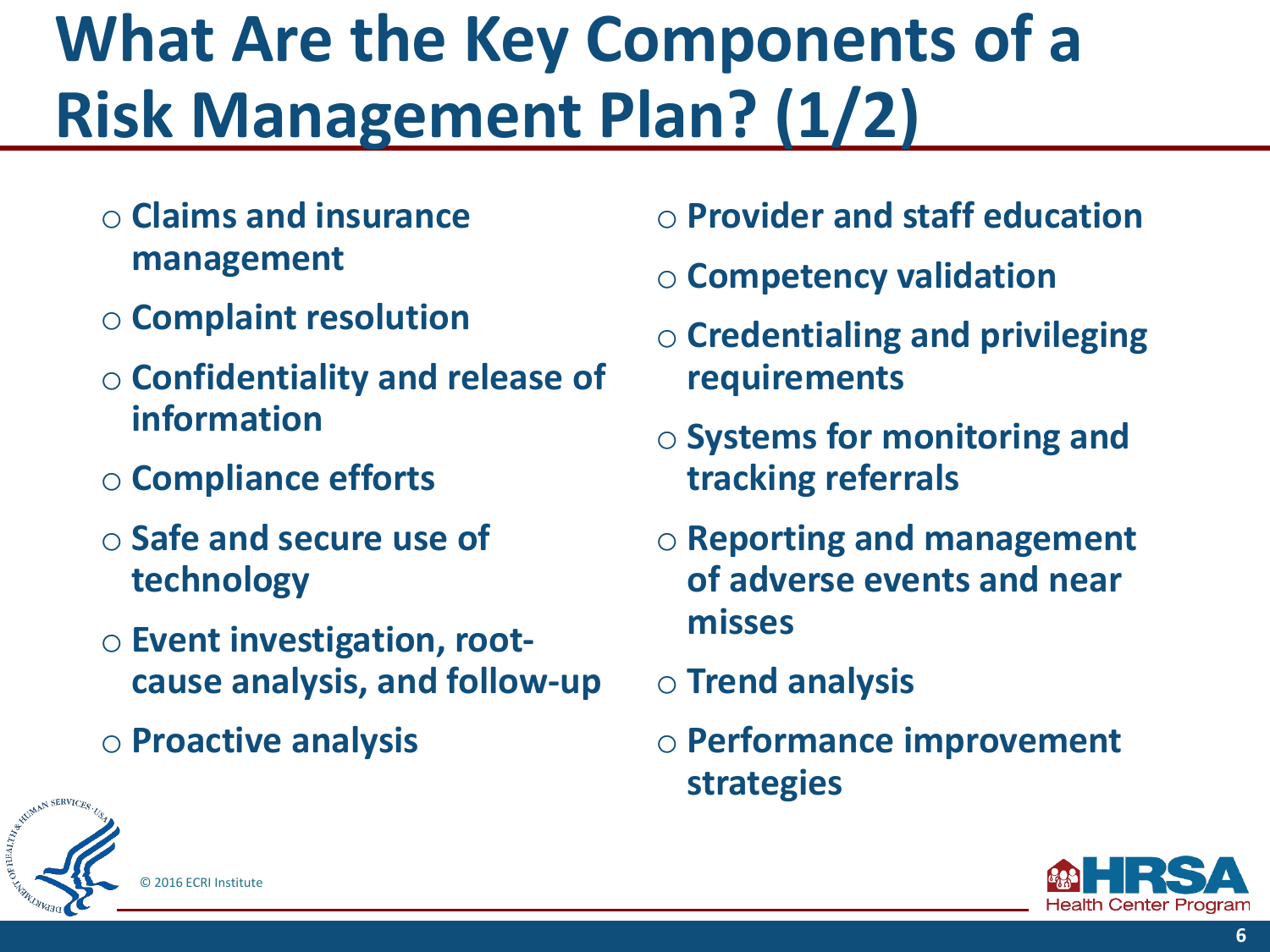### **What Are the Key Components of a Risk Management Plan? (2/2)**

- **Incident report summaries**
- **Reports and trends of adverse events or unsafe conditions**
- **Medical record review/peer reviews**
- **Patient satisfaction surveys**
- **Patient complaints**
- **Patient safety alerts**
- **Policy/procedure development**



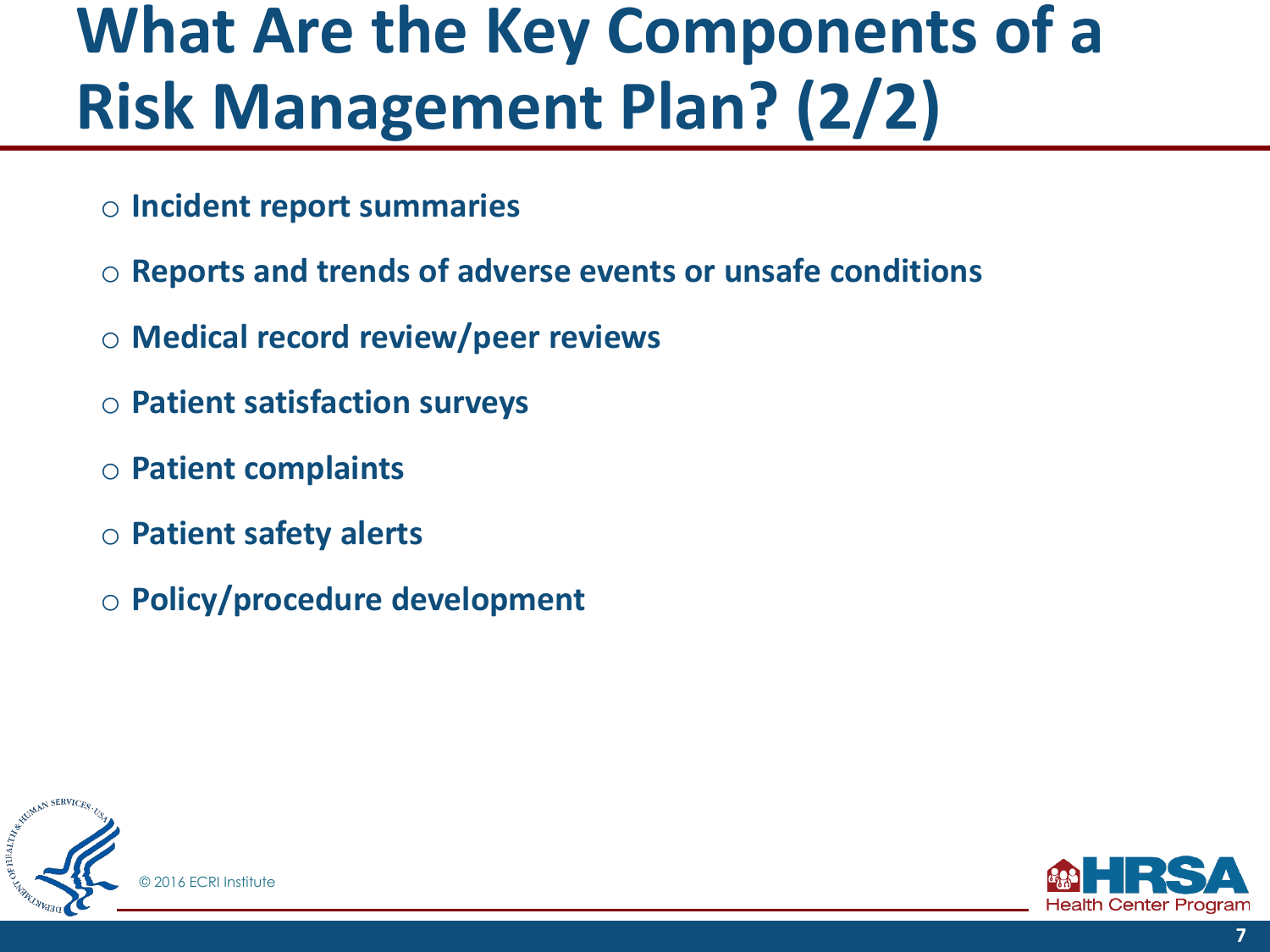# **Risk Management Training Program**

#### • **The main goals of a training plan are to create a culture of safety:**

- Promote safe and effective patient care practices
- Minimize errors, events, and system breakdowns
- Minimize effects of adverse events when they occur
- Minimize losses to the health center by being proactive
- Maintain a safe working environment
- $\circ$  Facilitate compliance with regulatory, legal, and accrediting agencies
- Protect the health center's financial resources
- Protect human and intangible resources



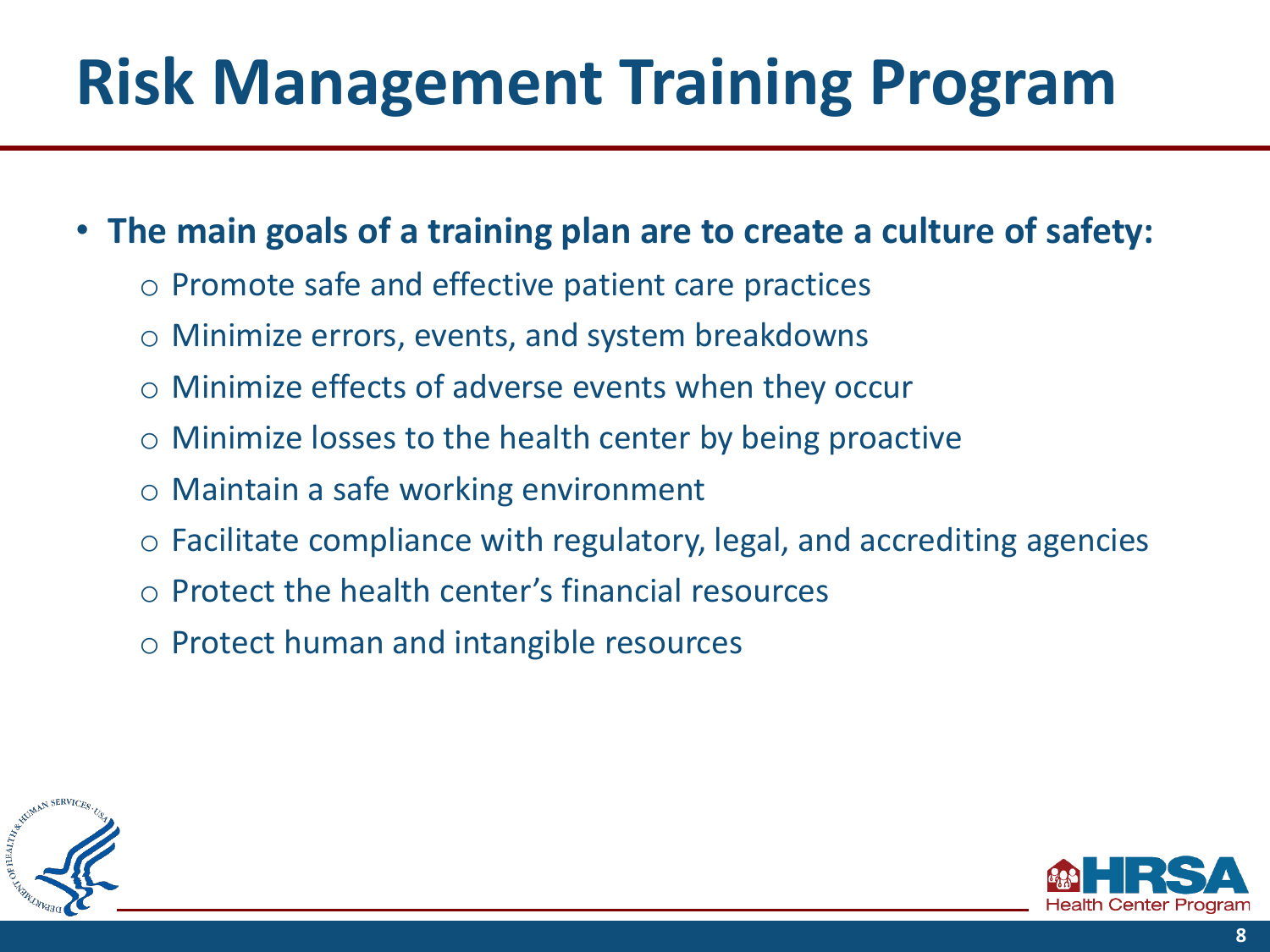### **Risk Management Training Program Elements**

- **Outline the process for selection of training requirements**
- **Outline a process for tracking training attendance and completion**
- **Show how training is connected back to performance reviews and credentialing and privileging**
- **Include process for addressing non-compliance with training requirements**
- **Include sources of training**



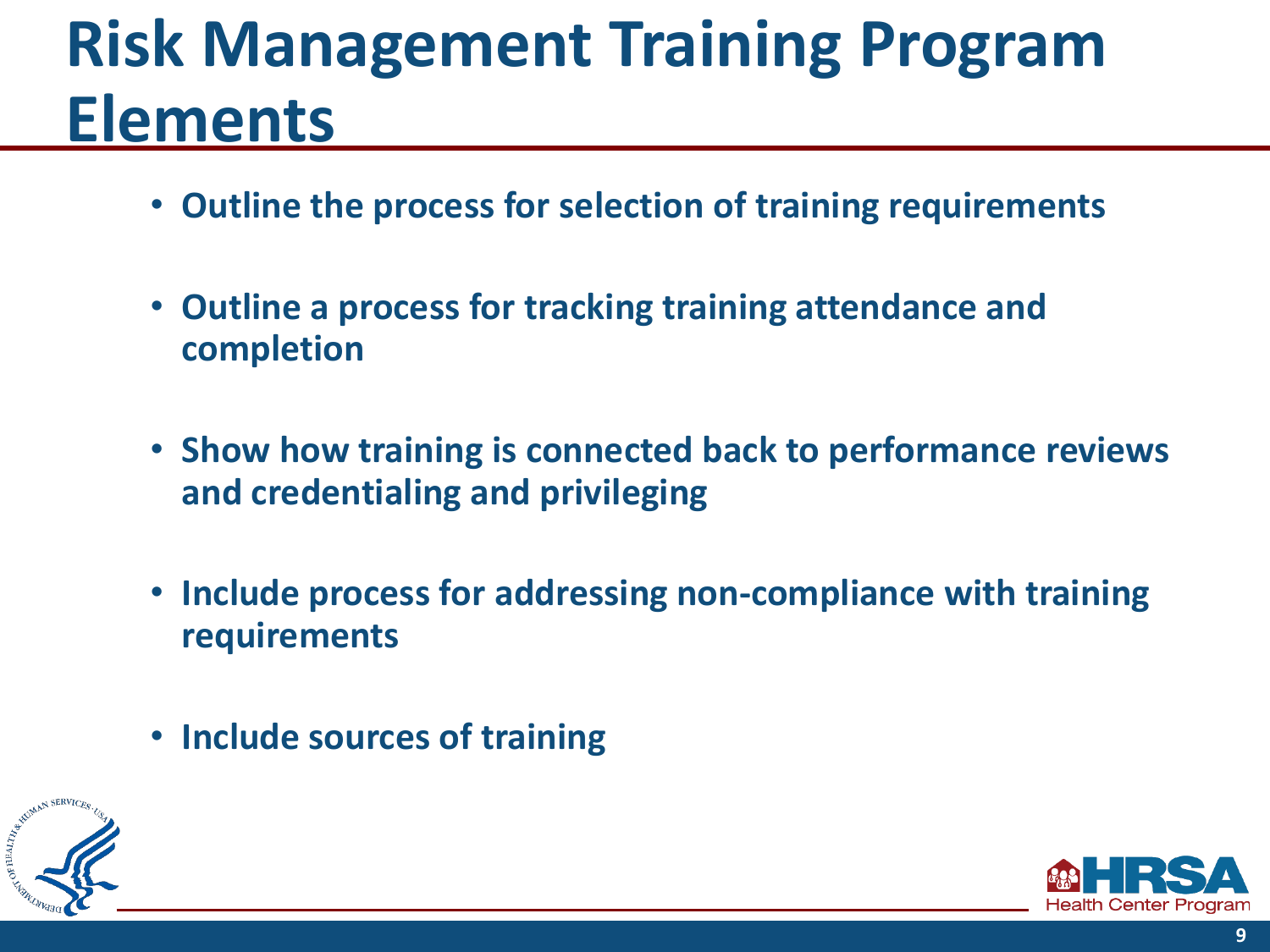## **Who Needs Risk Management Training?**

- **Risk management is everyone's responsibility:** 
	- Providers
	- Clinicians
	- Managers
	- Volunteers
	- Staff
- **Risk management spans the entire operation and most functional areas**
- **Risk management program is administered through the risk manager**



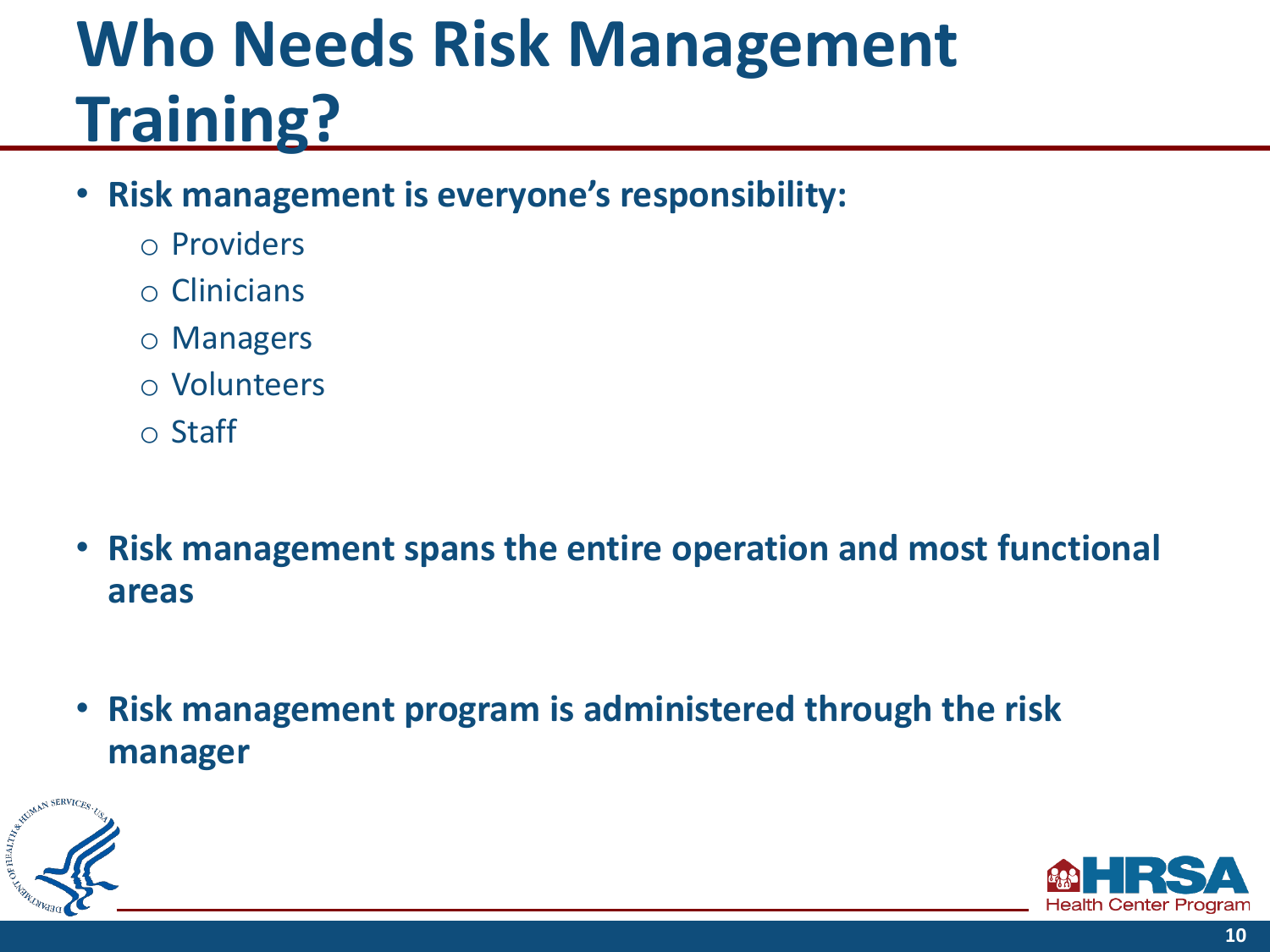#### **Where to Start**

#### • **Write a plan**

- What topics will be covered?
- Which staff will complete training?
- Which training programs will be used?
- How many training programs will be required?

#### • **Specialized training**

- Based on position or specialty
- **Include source of training and mode of delivery**
- **For planning assistance see ECRI's [website](https://www.ecri.org/components/HRSA/Pages/PSRM1.aspx?tab=2)**



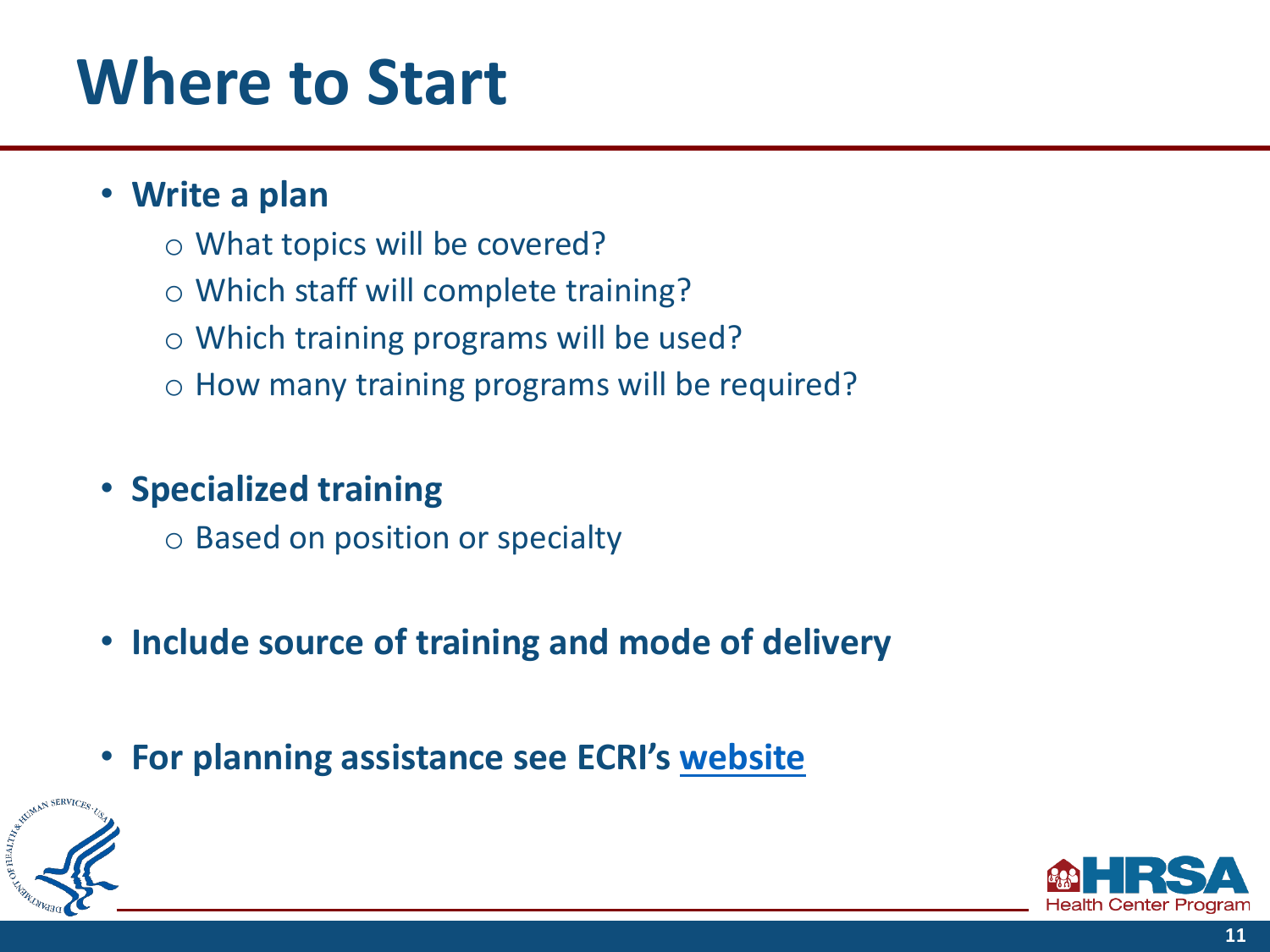#### **Risk Management Training Documentation**

• **Documentation of the training plan includes the following:** 

◦ Staff name, title, type of training

MAN SERVICES

- Process for tracking training attendance and completion
- Process for dealing with non-compliance with training requirement

|                                             |                                  |                   | [Name of Training<br>Program] |                   | [Name of Training<br> Program] |                       |                   |
|---------------------------------------------|----------------------------------|-------------------|-------------------------------|-------------------|--------------------------------|-----------------------|-------------------|
| <b>Staff Name</b>                           | <b>Staff ID</b><br><b>Number</b> | Date<br>Completed | <b>CEUs</b><br>Earned         | Retraining<br>Due | Date<br>Completed              | <b>CEUs</b><br>Earned | Retraining<br>Due |
| <b>Clinical Providers (Family Practice)</b> |                                  |                   |                               |                   |                                |                       |                   |
| Great Provider, MD                          |                                  | 5/2/2015          |                               | 5/2/2018          |                                |                       |                   |
| <b>Tracy Practitioner, CRNP</b>             |                                  |                   |                               |                   |                                |                       |                   |
| [Staff member name, designation]            |                                  |                   |                               |                   |                                |                       |                   |
| <b>Nursing</b>                              |                                  |                   |                               |                   |                                |                       |                   |
| Pat Smith, RN                               |                                  |                   |                               |                   |                                |                       |                   |
| Maria White, LPN                            |                                  |                   |                               |                   |                                |                       |                   |
| [Staff member name, designation]            |                                  |                   |                               |                   |                                |                       |                   |
| Administration                              |                                  |                   |                               |                   |                                |                       |                   |
| [Staff member name, designation]            |                                  |                   |                               |                   |                                |                       |                   |
|                                             |                                  |                   |                               |                   |                                |                       |                   |
| <b>Behavioral Health</b>                    |                                  |                   |                               |                   |                                |                       |                   |
| [Staff member name, designation]            |                                  |                   |                               |                   |                                |                       |                   |
|                                             |                                  |                   |                               |                   |                                |                       |                   |



**12**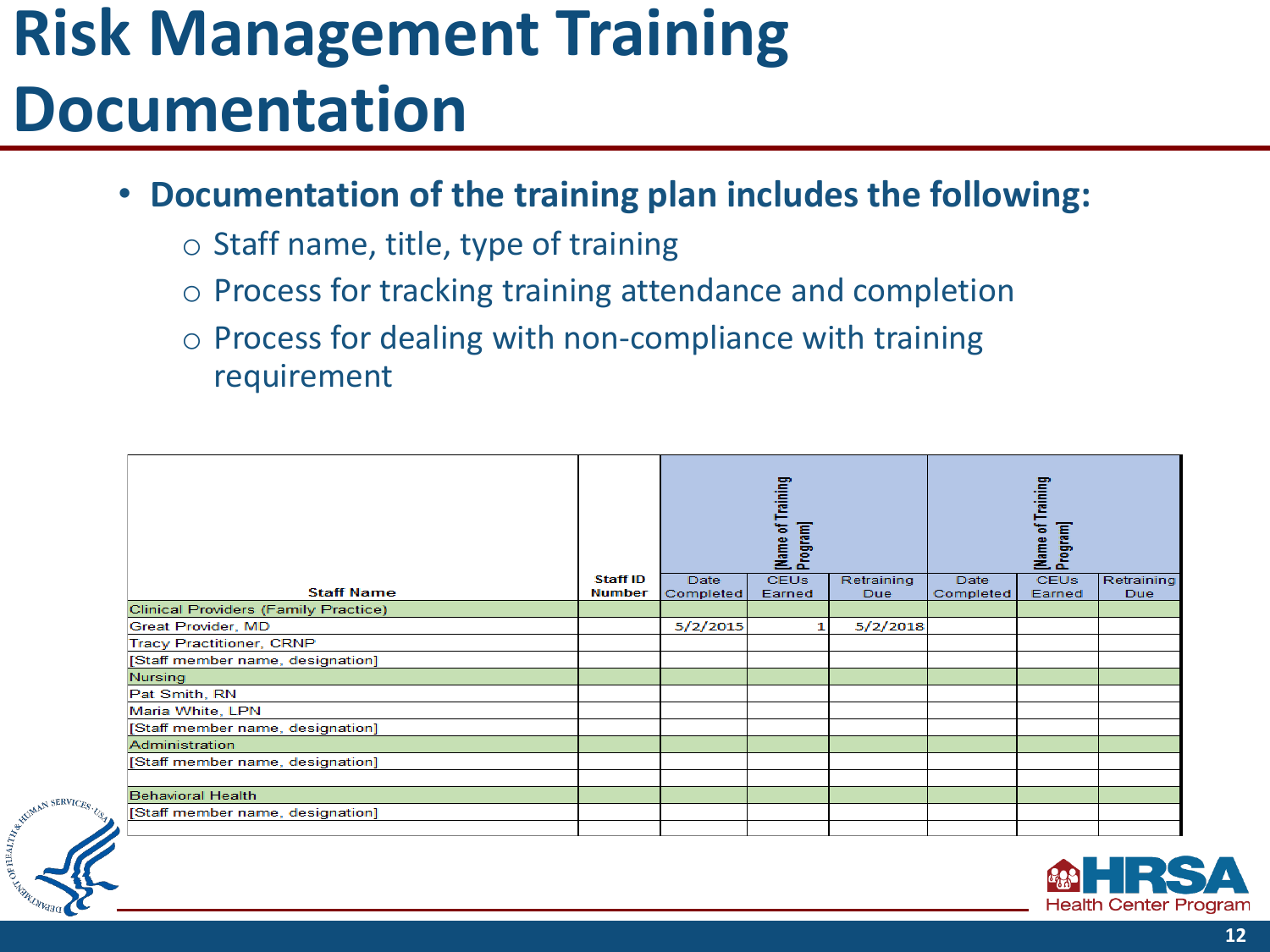## **Staff Training Completion and Monitoring**

|                                             |                                  |                   | [Name of Training<br>Program] |                          | [Name of Training<br>Program] |                       |                          |
|---------------------------------------------|----------------------------------|-------------------|-------------------------------|--------------------------|-------------------------------|-----------------------|--------------------------|
| <b>Staff Name</b>                           | <b>Staff ID</b><br><b>Number</b> | Date<br>Completed | <b>CEUs</b><br>Earned         | Retraining<br><b>Due</b> | Date<br>Completed             | <b>CEUs</b><br>Earned | Retraining<br><b>Due</b> |
| <b>Clinical Providers (Family Practice)</b> |                                  |                   |                               |                          |                               |                       |                          |
| Great Provider, MD                          |                                  | 5/2/2015          | 1                             | 5/2/2018                 |                               |                       |                          |
| <b>Tracy Practitioner, CRNP</b>             |                                  |                   |                               |                          |                               |                       |                          |
| [Staff member name, designation]            |                                  |                   |                               |                          |                               |                       |                          |
| Nursing                                     |                                  |                   |                               |                          |                               |                       |                          |
| Pat Smith, RN                               |                                  |                   |                               |                          |                               |                       |                          |
| Maria White, LPN                            |                                  |                   |                               |                          |                               |                       |                          |
| [Staff member name, designation]            |                                  |                   |                               |                          |                               |                       |                          |
| Administration                              |                                  |                   |                               |                          |                               |                       |                          |
| [Staff member name, designation]            |                                  |                   |                               |                          |                               |                       |                          |
|                                             |                                  |                   |                               |                          |                               |                       |                          |
| <b>Behavioral Health</b>                    |                                  |                   |                               |                          |                               |                       |                          |
| [Staff member name, designation]            |                                  |                   |                               |                          |                               |                       |                          |
|                                             |                                  |                   |                               |                          |                               |                       |                          |



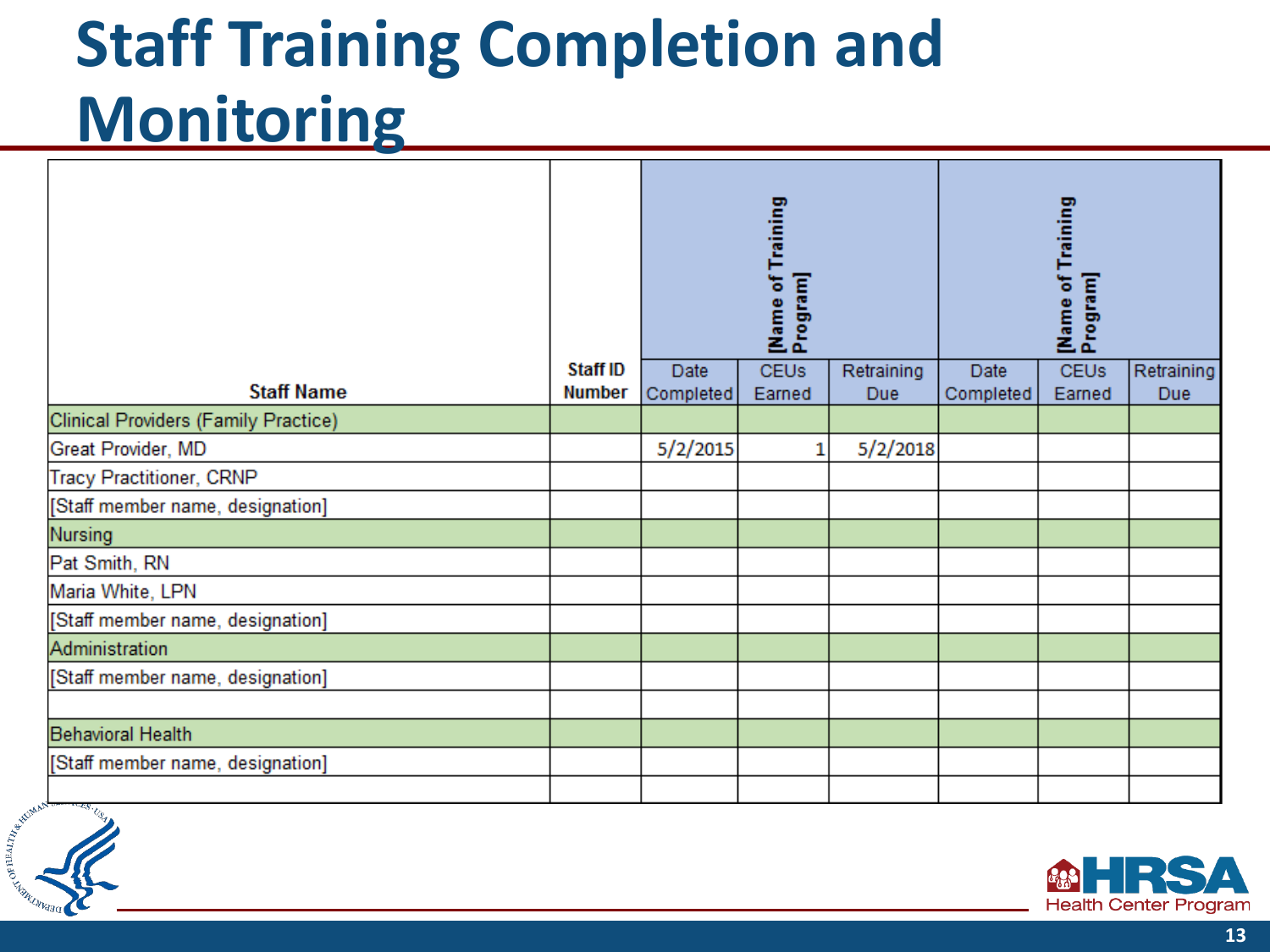### **Tracking Procedures Overview**

- **Documentation and implementation of the following tracking procedures are aspects of risk management that demonstrates how the health center mitigates risk:** 
	- Referral tracking
	- Hospitalization tracking
	- Diagnostic tracking





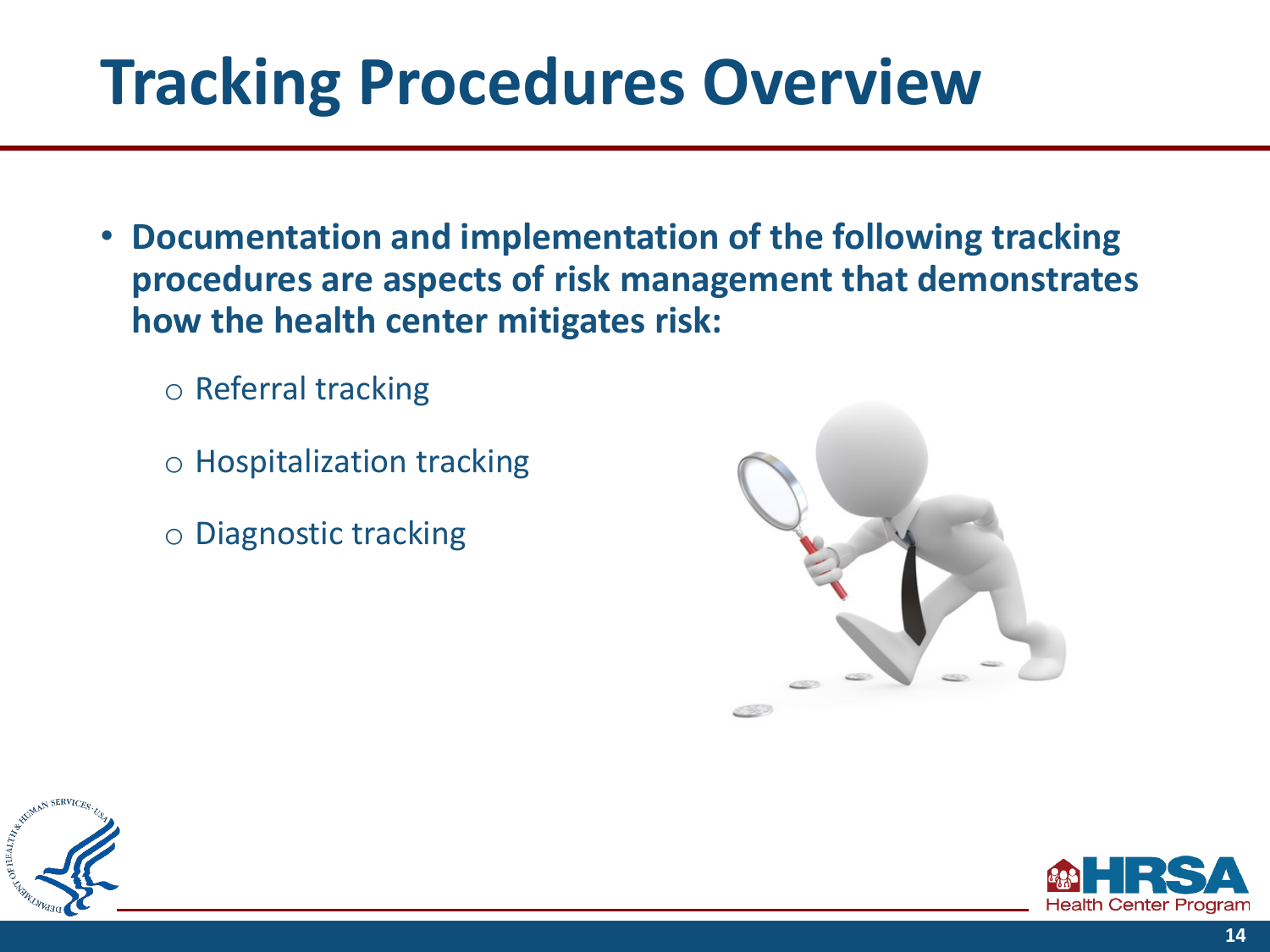# **Referral Tracking System Elements**

#### • **Tracking system**

- Referral origin
- Monitoring status
- Administrative and clinical details

#### • **Timely provider follow-up**

- Specific process and time frames for transmission and receipt of results
- Specific process and time frames for follow-up of untimely receipt of results



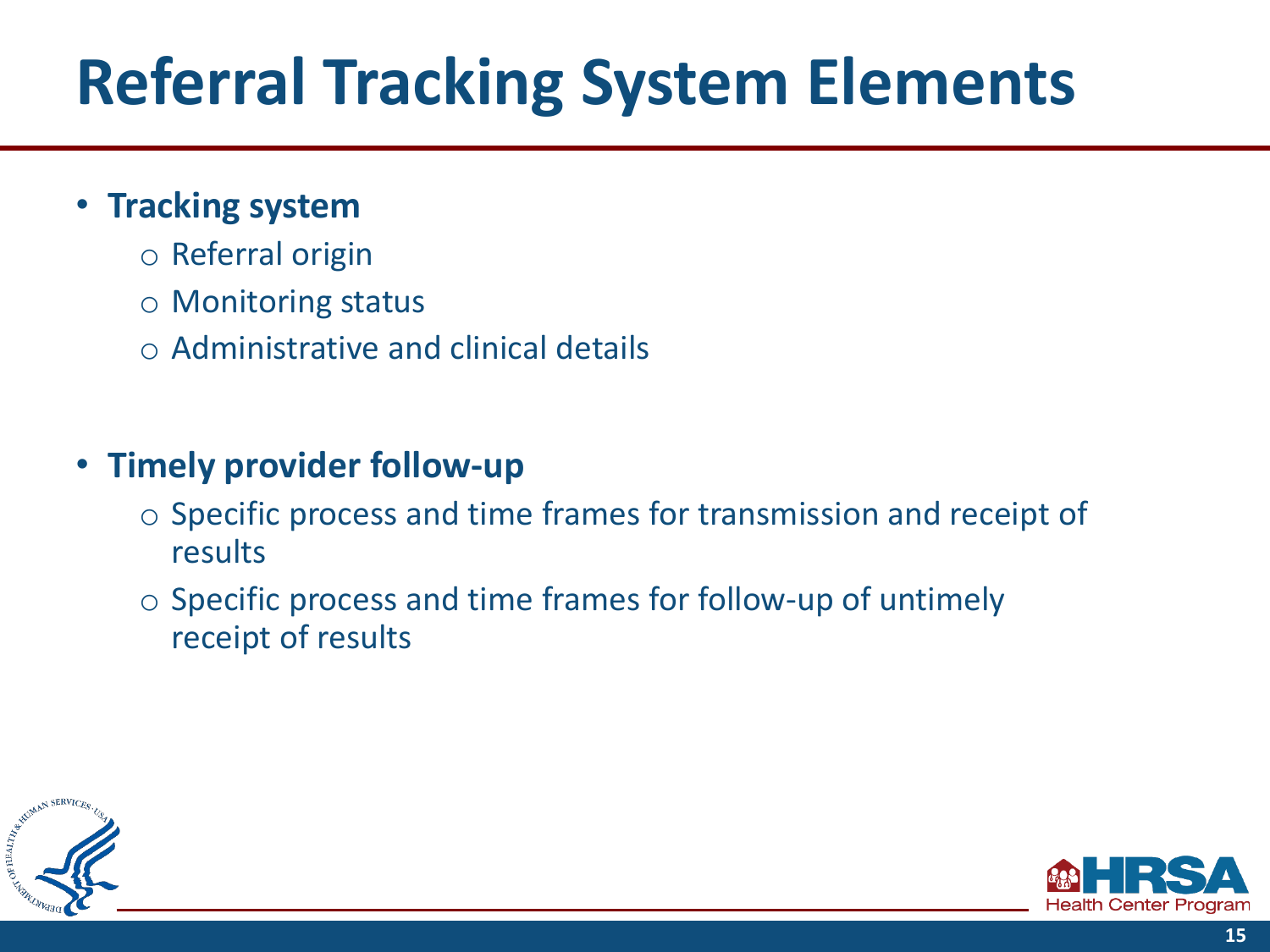## **Referral Tracking Procedure Elements (1/3)**

- **Procedure purpose**
- **Defining referral types**
- **Initiation** 
	- By whom
	- Process
- **Referral tracking** 
	- Frequency
	- Responsible party
	- Documentation
	- Patient follow-up
	- Status reports



• **Patient compliance**





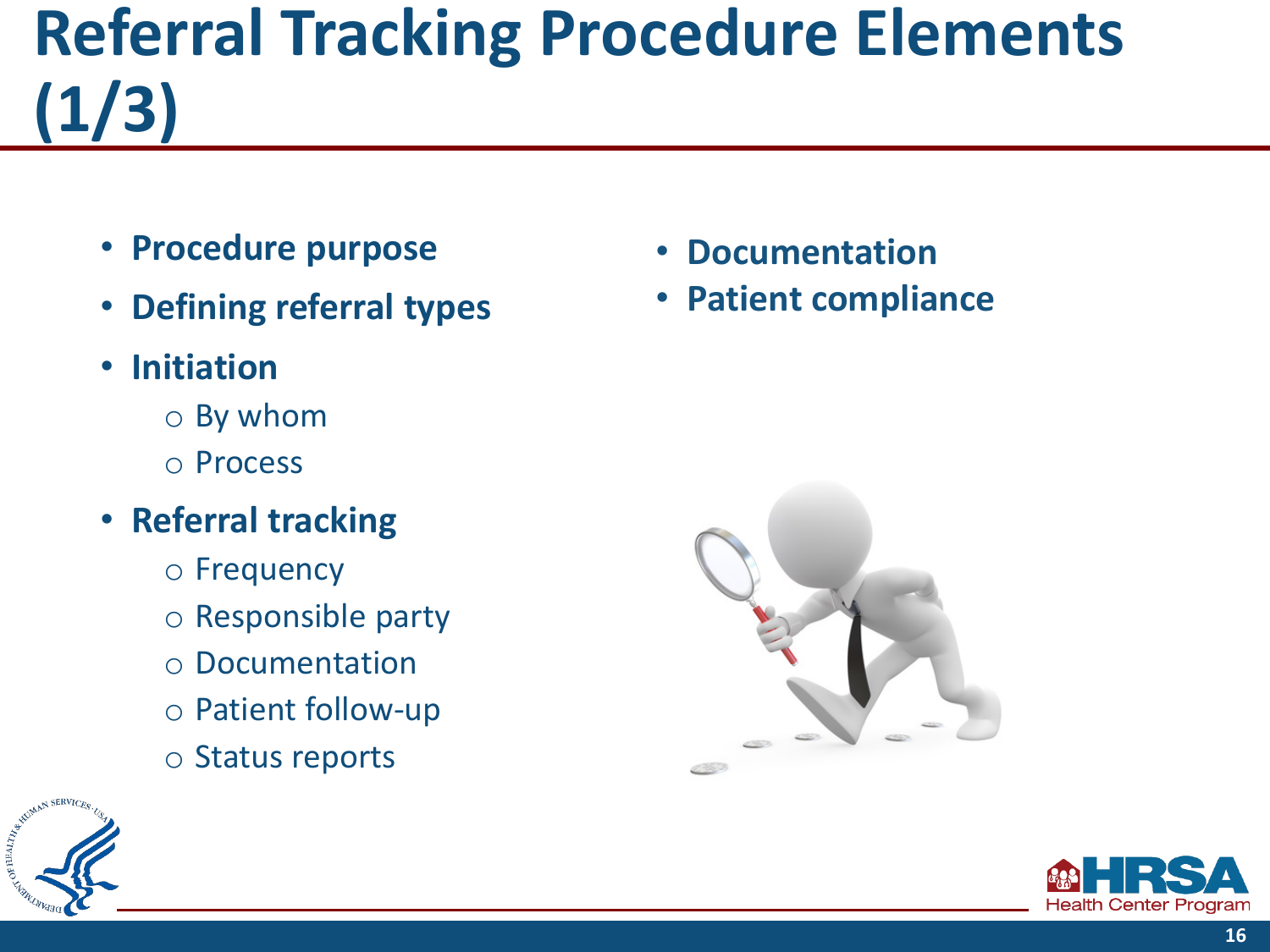## **Referral Tracking Procedure Elements (2/3)**

#### • **Tracking system may include:**

- Referral origin
- Monitoring status
- Administrative and clinical details

#### • **Timely provider follow-up to include:**

- Specific process and time frames for transmission and receipt of results
- $\circ$  Specific process and time frames for follow-up of untimely receipt of results

#### • **Staff knowledge of processes**

- $\circ$  Ensure that all staff know the procedure and it is available in accessible place
- $\circ$  Ensure that all staff are fully implementing procedure via audits



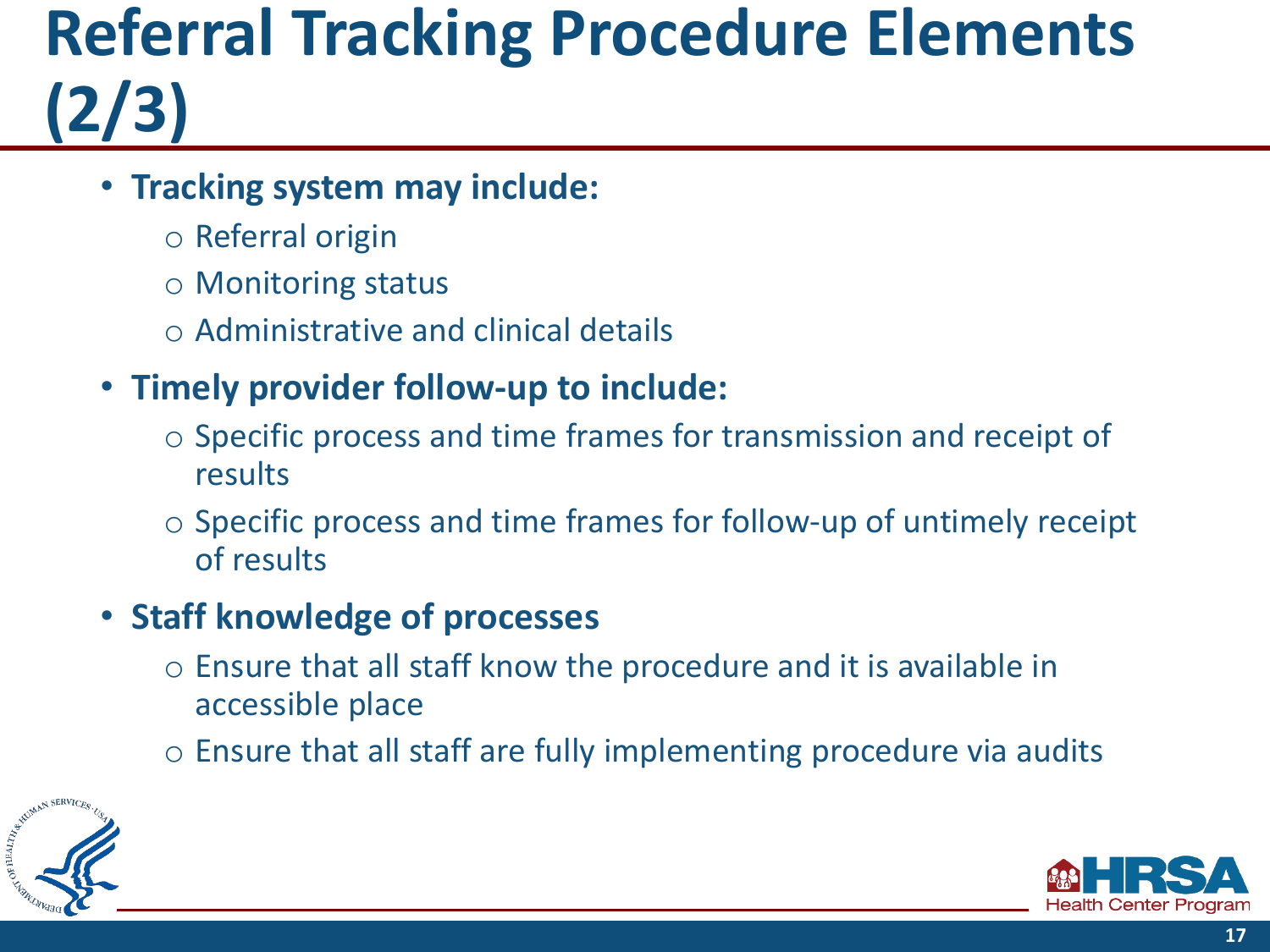## **Referral Tracking Procedure Elements (3/3)**

- **Documentation may include:** 
	- Use of medical records/EHR
	- Follow-up efforts
	- Missed referral appointments
	- Frequency of attempts
	- Attempt methods



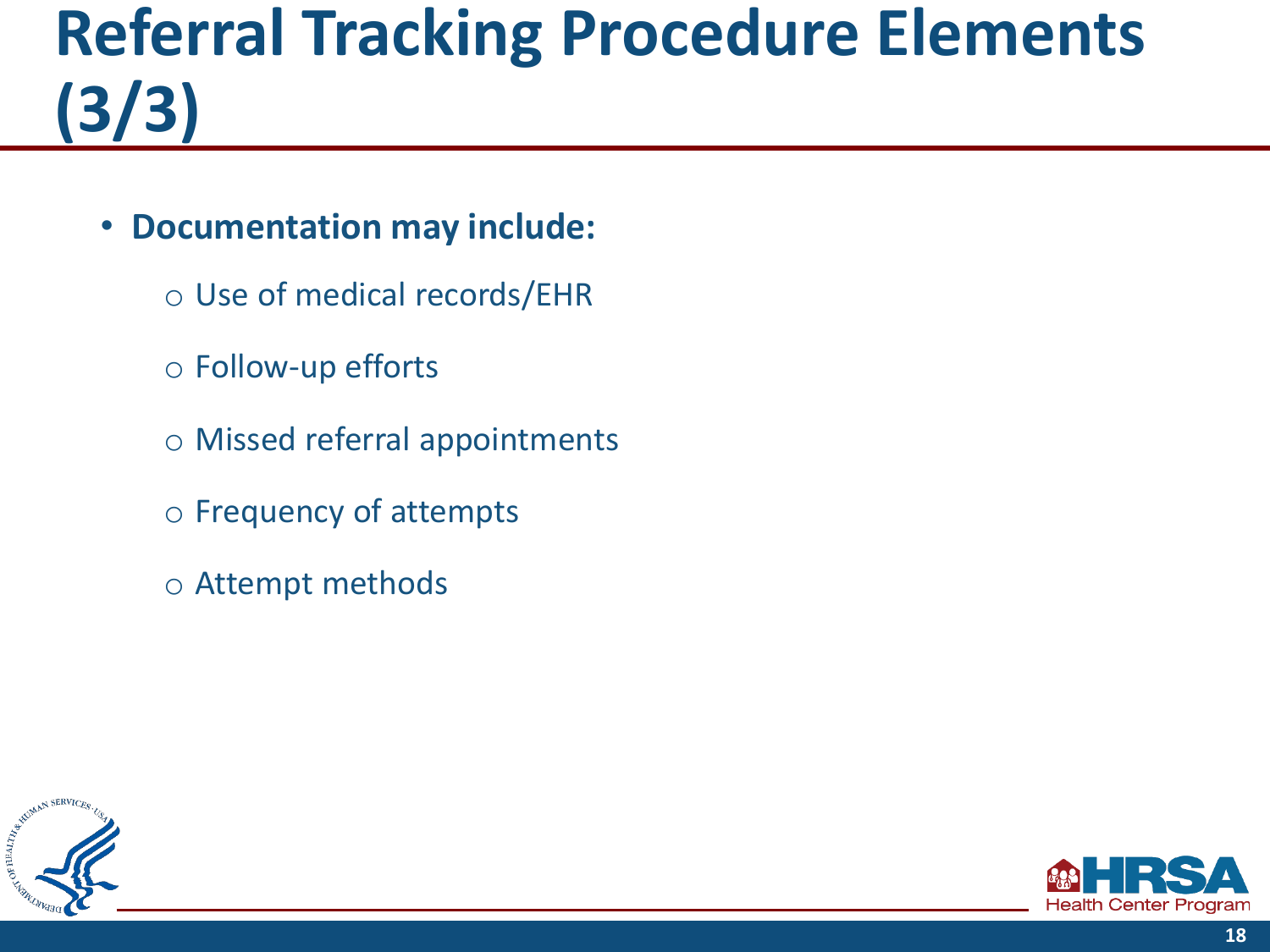### **Hospitalization Tracking Elements (1/2)**

- **Tracking and monitoring system for receiving information regarding hospital or emergency department (ED) admissions. At a minimum the tracking system must include:** 
	- Patient information
	- Date of admission or visit
	- Date of notification
	- Reason for visit, if known
	- Documentation received
	- Documentation requested (includes date requested)
- **Documentation of follow-up initiated with hospital and/or patient (includes date initiated)**



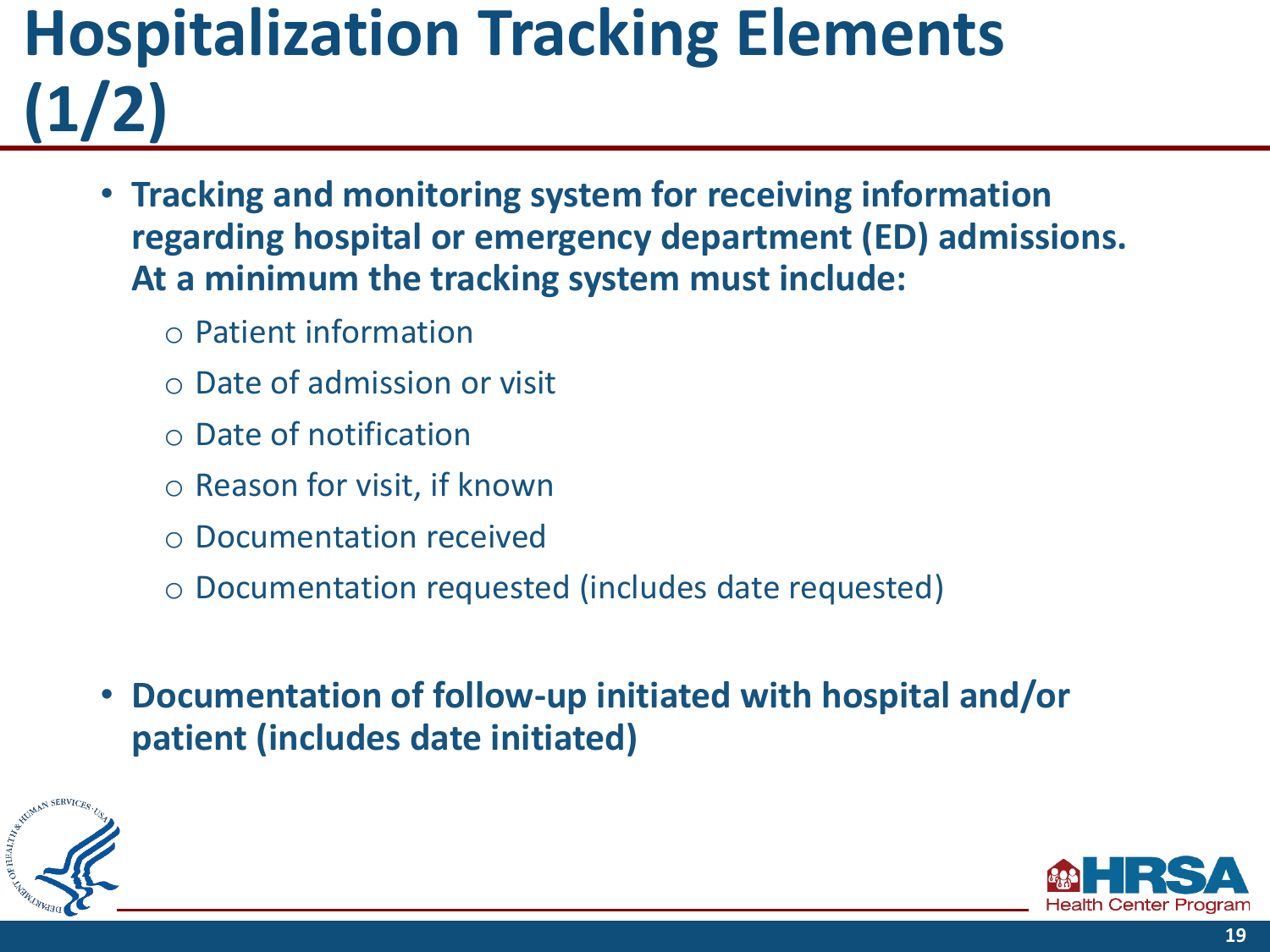## **Hospitalization Tracking Elements (2/2)**

#### • **The health center has identified:**

- $\circ$  Staff members responsible for receiving ED and hospital admission information
- A monitoring mechanism for receiving hospital and ED admission information
- $\circ$  A mechanism to follow up with the patient, provider, or outside facility to request pertinent medical information



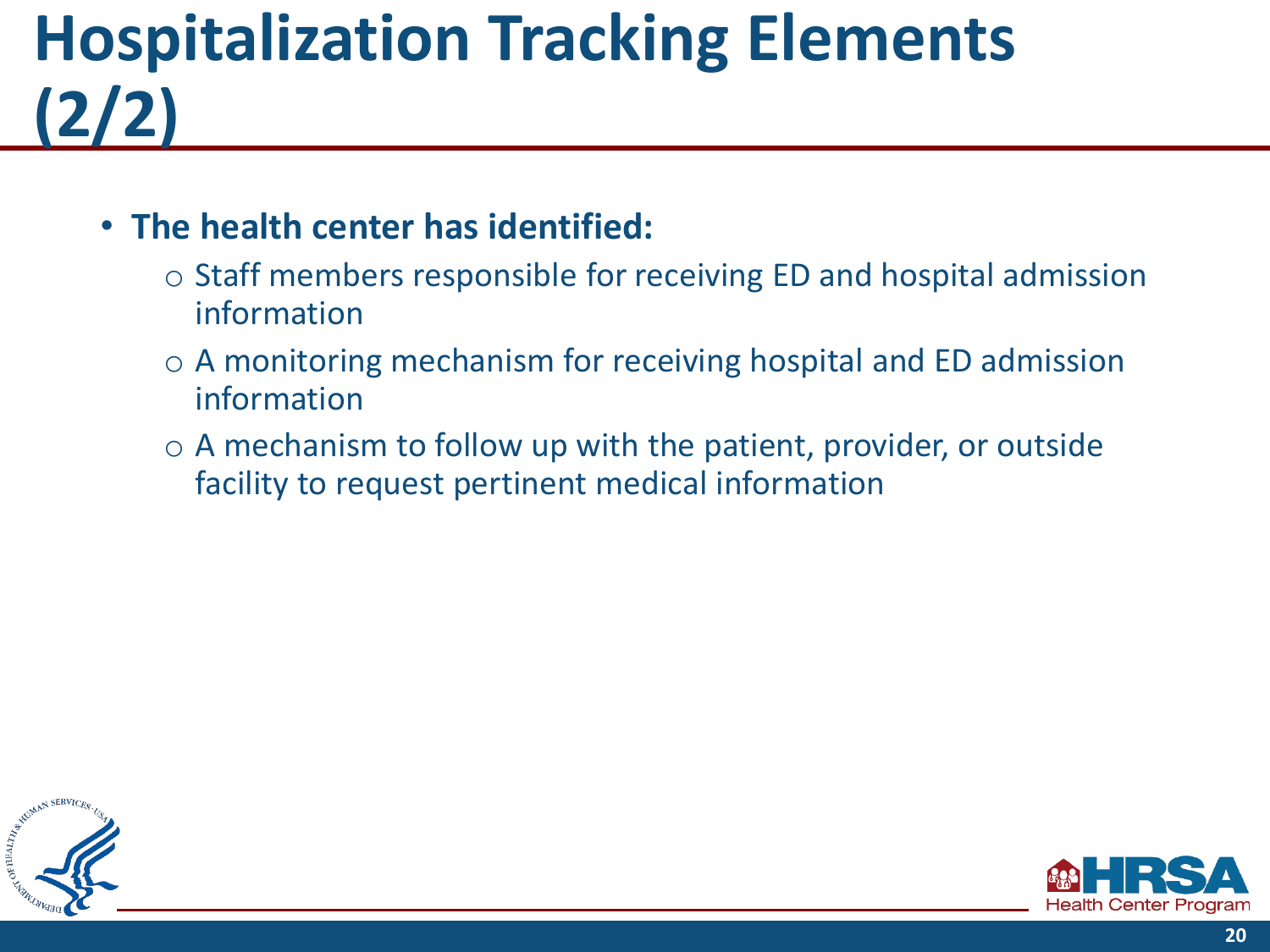# **Diagnostic Test Tracking Procedures (1/5)**

- **Specific test result time frames**
- **Communication of test results**
- **Contingency plans**
- **Follow-up system**
- **Accountability**
- **Addressing patient compliance**
- **Documentation**





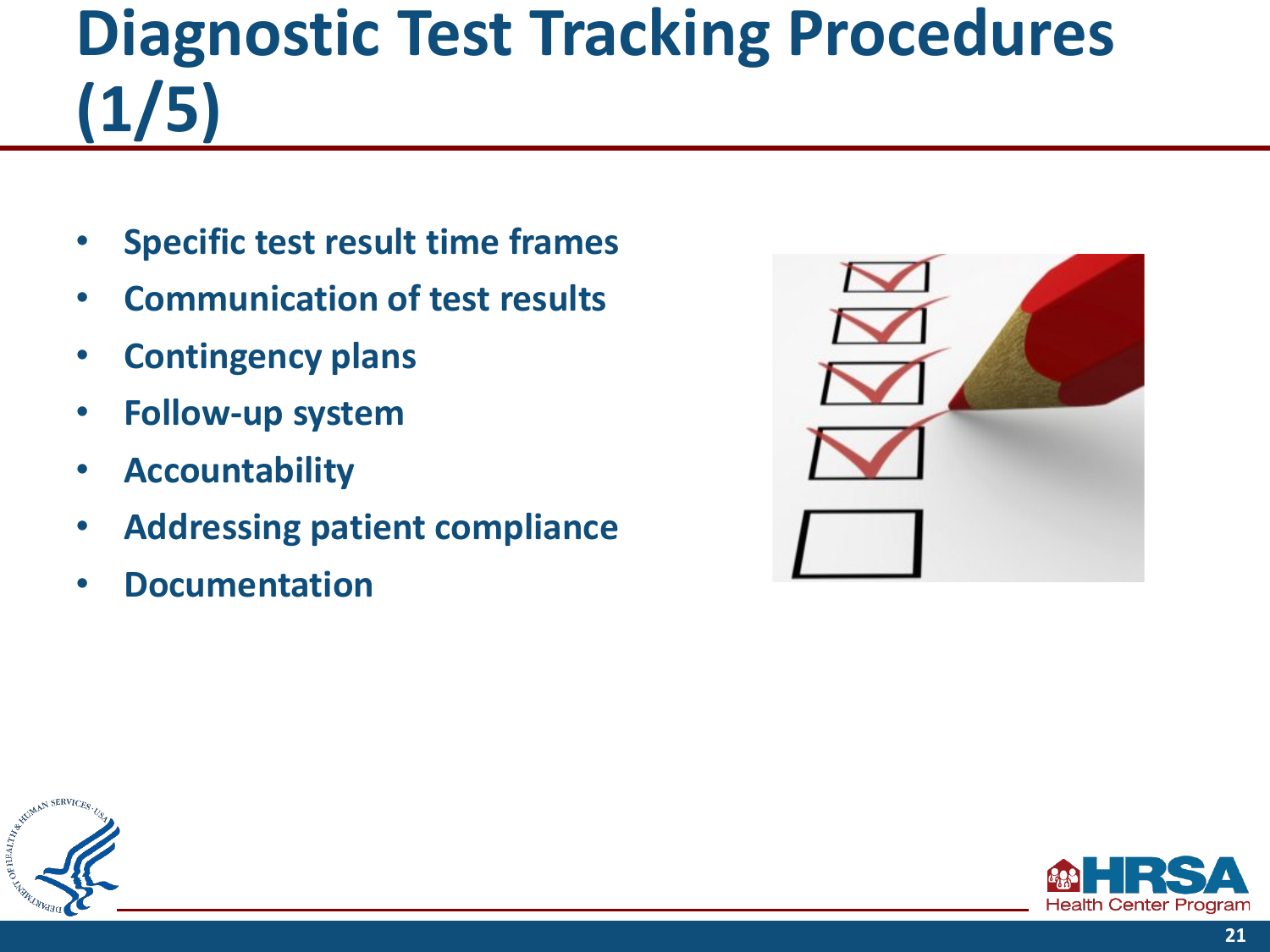# **Diagnostic Test Tracking Procedures (2/5)**

- **Diagnostic procedures elements may include:** 
	- Patient information
	- Date test ordered
	- Ordering provider
	- List of test orders
	- Date test results received
	- Provider who reviewed results
	- Follow-up recommended by provider



◦ Communication of results to patient

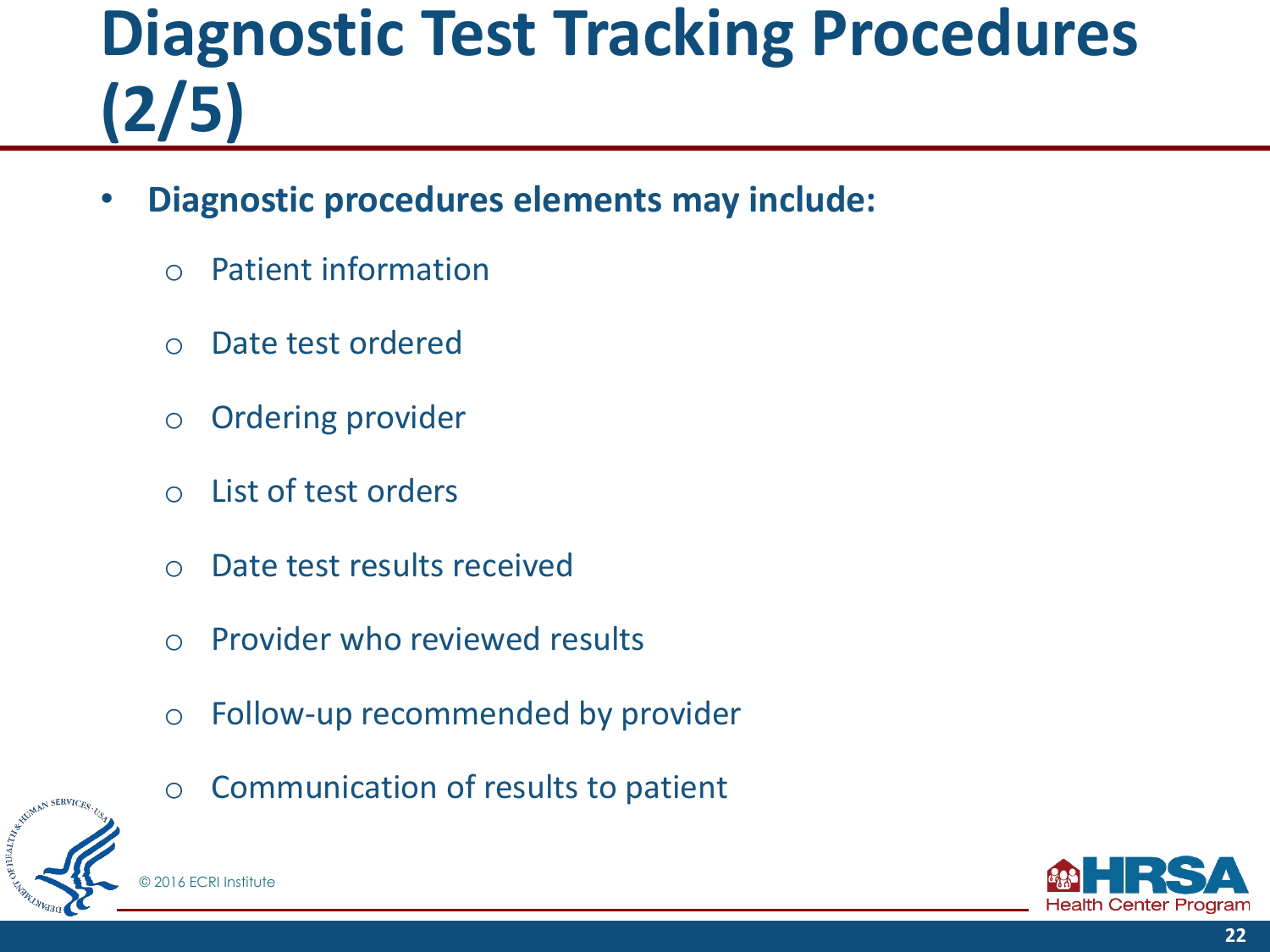# **Diagnostic Test Tracking Procedures (3/5)**

- **For normal results, the elements reviewed include:** 
	- Communication to the provider
	- $\circ$  Verification that results are within therapeutic range
	- Communication to patient through established processes for routine results
	- Patient contact efforts to include date, time, method, and person contacted
	- Documentation of successful & unsuccessful attempts
	- Other clinical information as appropriate



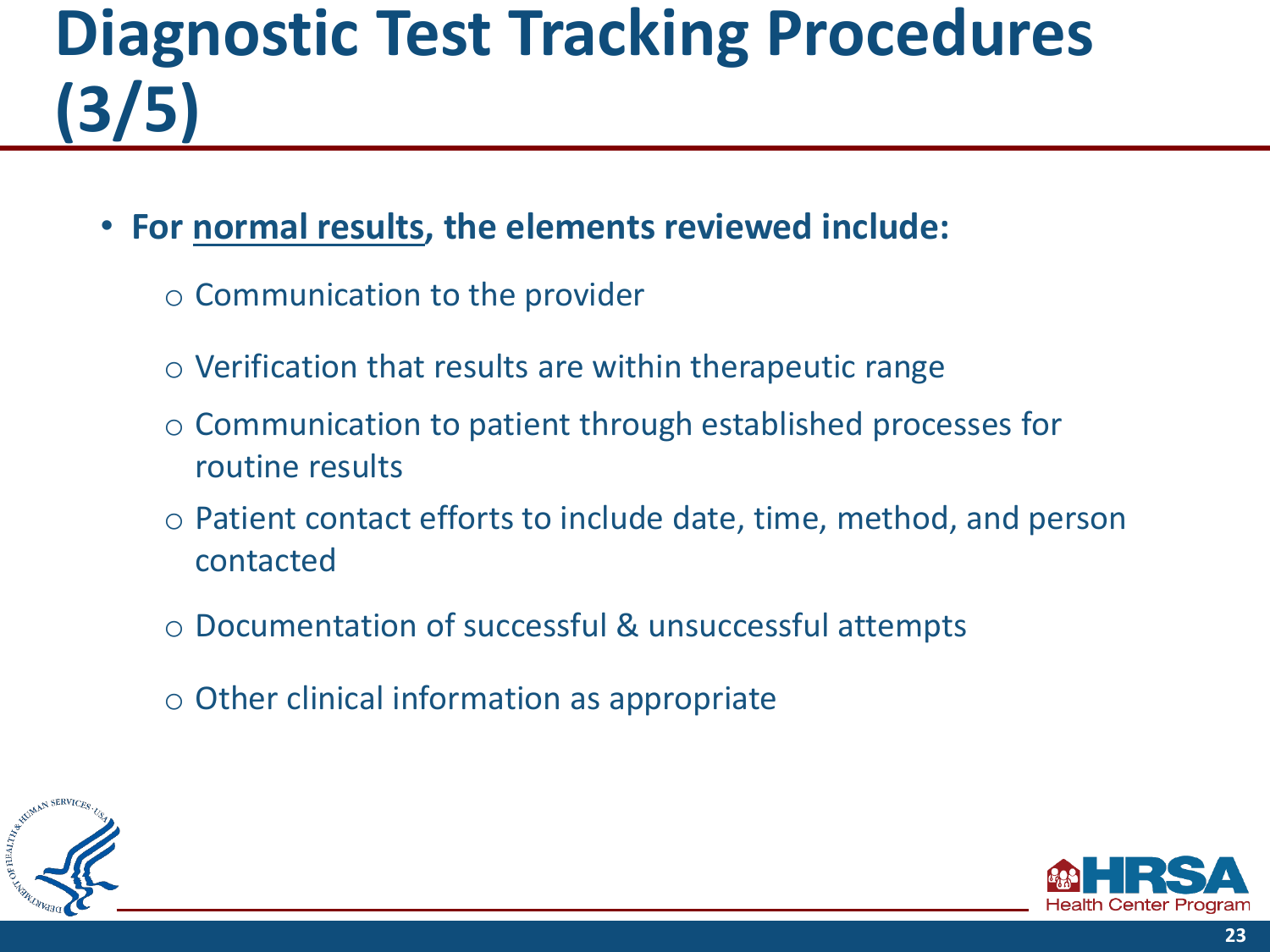# **Diagnostic Test Tracking Procedures (4/5)**

- **For abnormal results, the elements reviewed include:** 
	- Communication to the provider
	- Time frame of communication to patient
	- Patient contact efforts to include date, time, method, and individual contacted
	- Documentation of successful & unsuccessful attempts
	- Other clinical information as appropriate
- **Differentiating abnormal versus critical results is key**



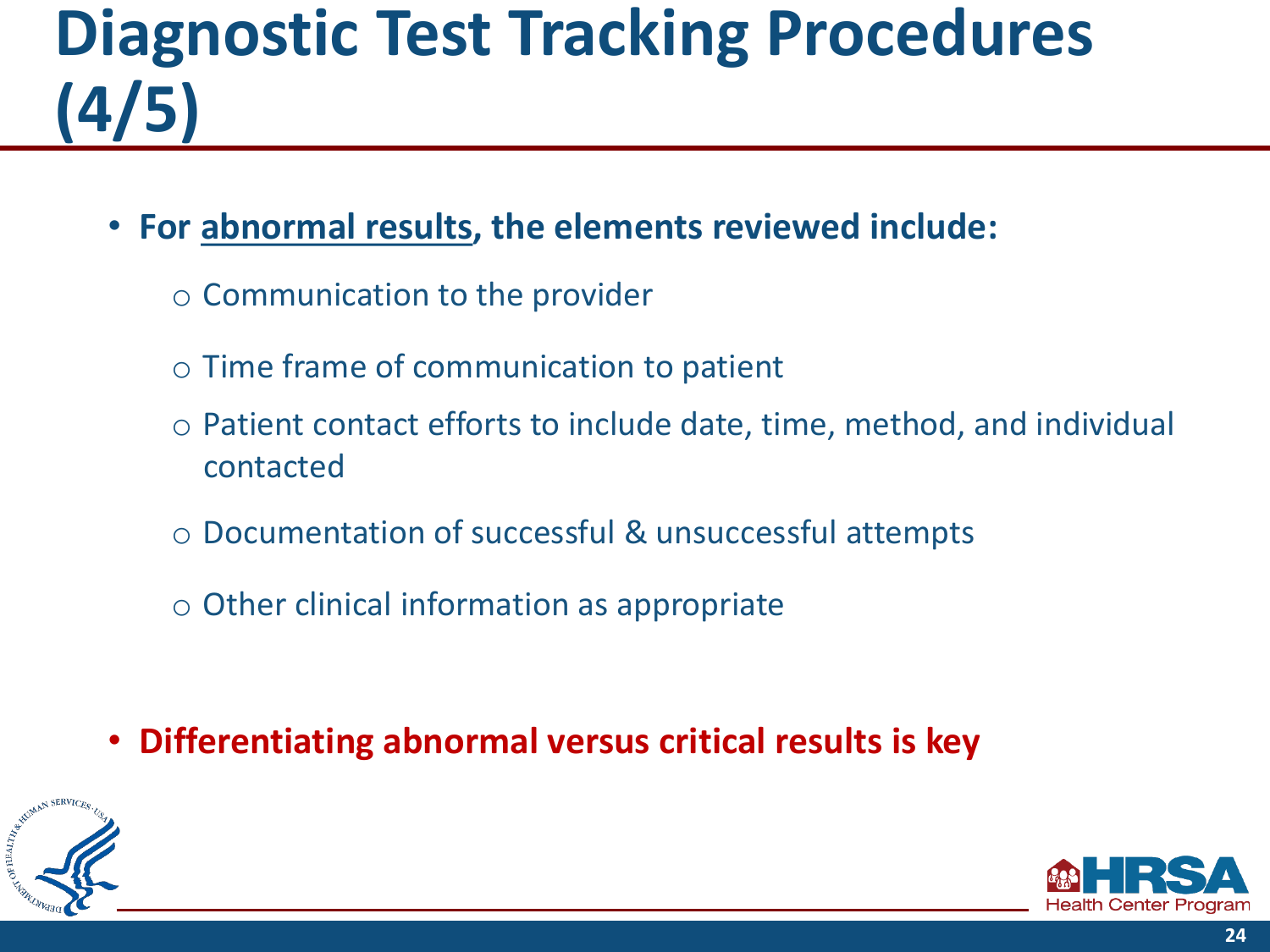# **Diagnostic Test Tracking Procedures (5/5)**

- **For critical values, the following elements should be present:** 
	- Time frame to communicate to patient
	- Acceptable means to communicate to provider
	- Procedures to contact back-up provider
	- Measures to contact patient
	- Documentation of patient contact attempts
	- Other clinical information as appropriate
	- Tracking and monitoring of critical values
	- Audit reports to QI/QA



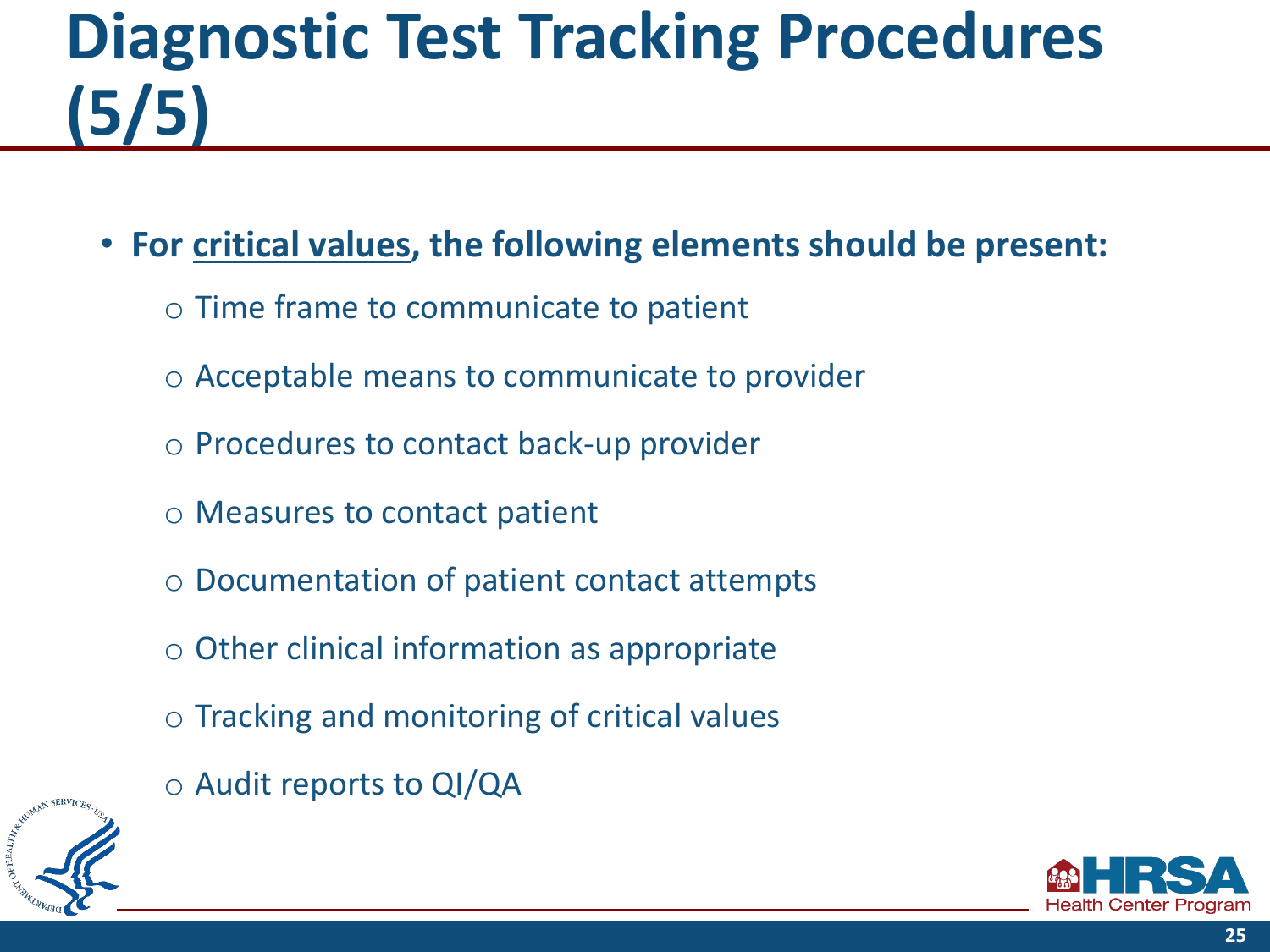# **ECRI: Clinical Risk Management Services**

- **Risk management services provided on behalf of HRSA**
- **Services are provided at no cost to health centers, free clinics, and look-alikes**
- **Log in to the website to access:** 
	- Assessment checklists
	- Guidance
	- Toolkits
	- Archived webinars, National Speaker Series programs, and Virtual **Conference**
	- Courses for CME/CNE credit
	- Infographics
- **Resources cover risk management, tracking tools, credentialing and privileging, online electronic fetal monitoring training, infection control, claims management, quality improvement, diabetes, and various procedure templates and tools**



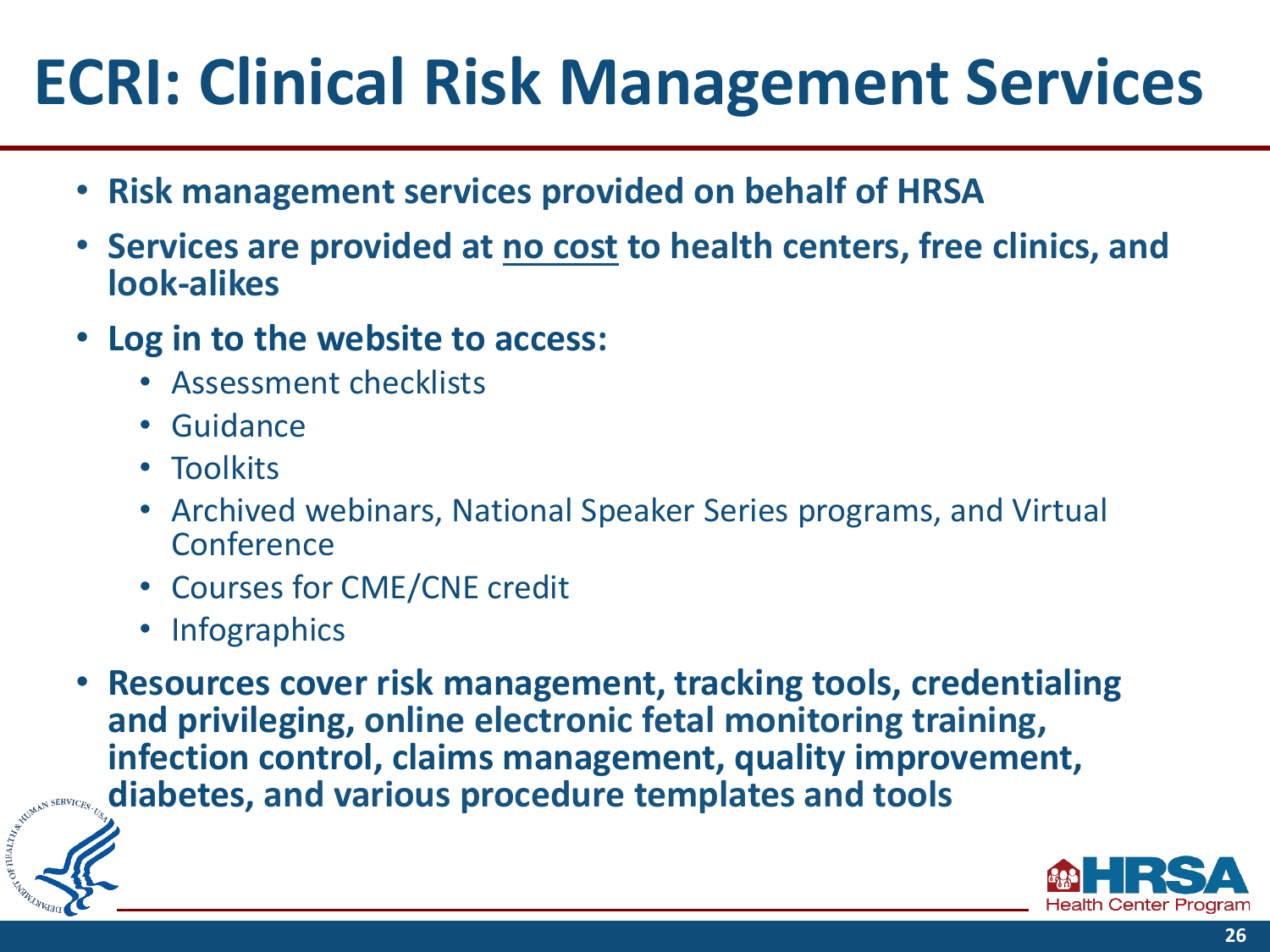## **ECRI: Clinical Risk Management Resources**

- **Sample resources are available through ECRI at the following website: <http://bphc.hrsa.gov/ftca/riskmanagement>**
- **These resources include:** 
	- Toolkits
	- Sample policies and tools
	- Education and training tools
	- Self-assessment questionnaires
	- Guidance articles
	- Monthly Get Safe! assessment checklists



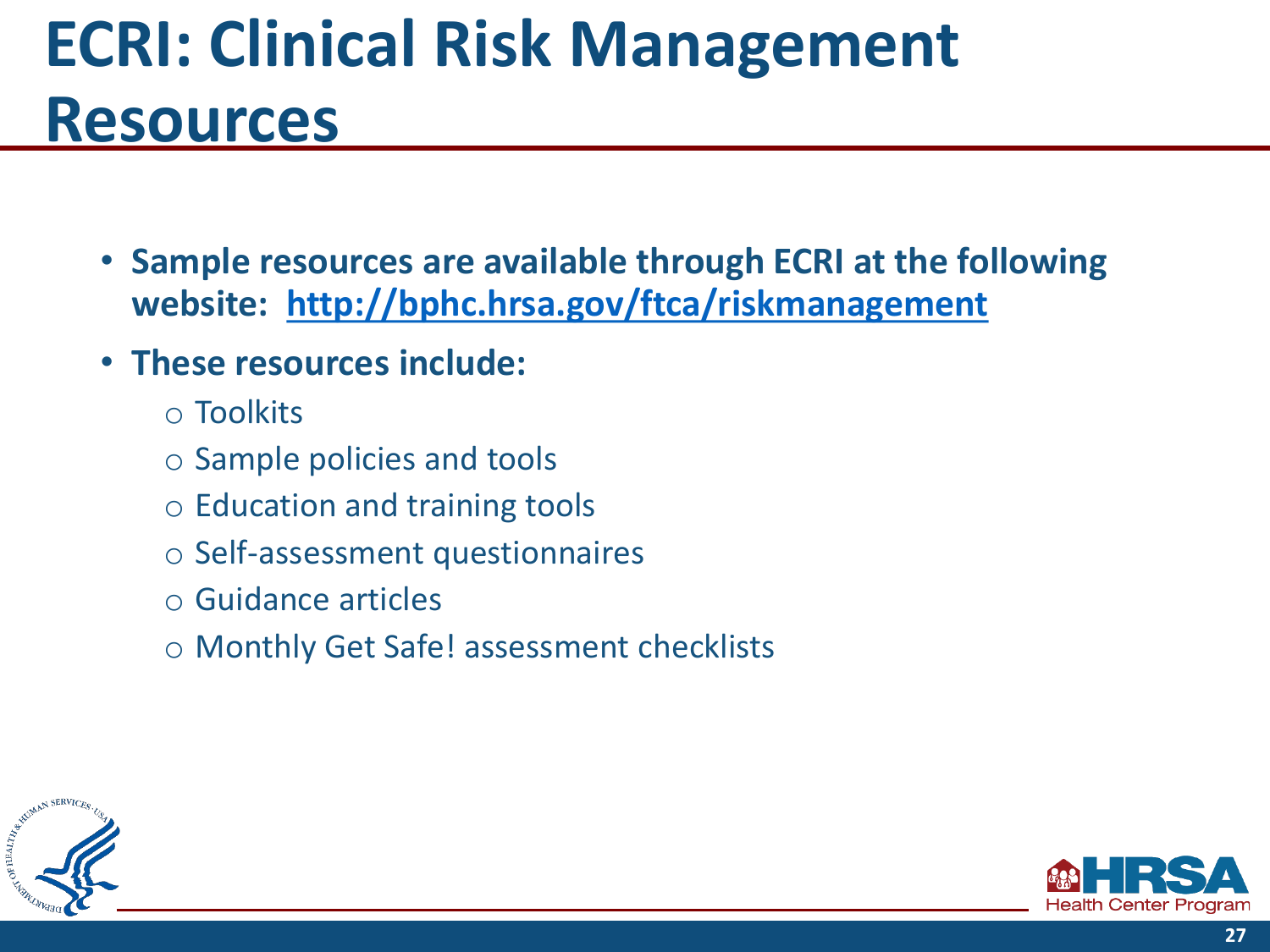#### **Additional Application Resources- Risk Management**

- **Added to [Risk Management Toolkit:](https://www.ecri.org/components/HRSA/Pages/RMToolkit.aspx)** 
	- FTCA Application Procedural Demonstration of Compliance Tool: Risk Management—Annual Report to Board Edition (https://www.ecri.org/components/HRSA/Documents/S PT/PSRM/508 FTCA Compliance Tool Risk Manageme

nt Annual Report Board.docx)

- **FTCA Application Demonstration of Compliance Tool: Risk Management Training Plan Edition** 
	- (https://www.ecri.org/components/HRSA/Documents/S PT/PSRM/508 FTCA Compliance Tool Risk Manageme nt Training Plan.pdf)



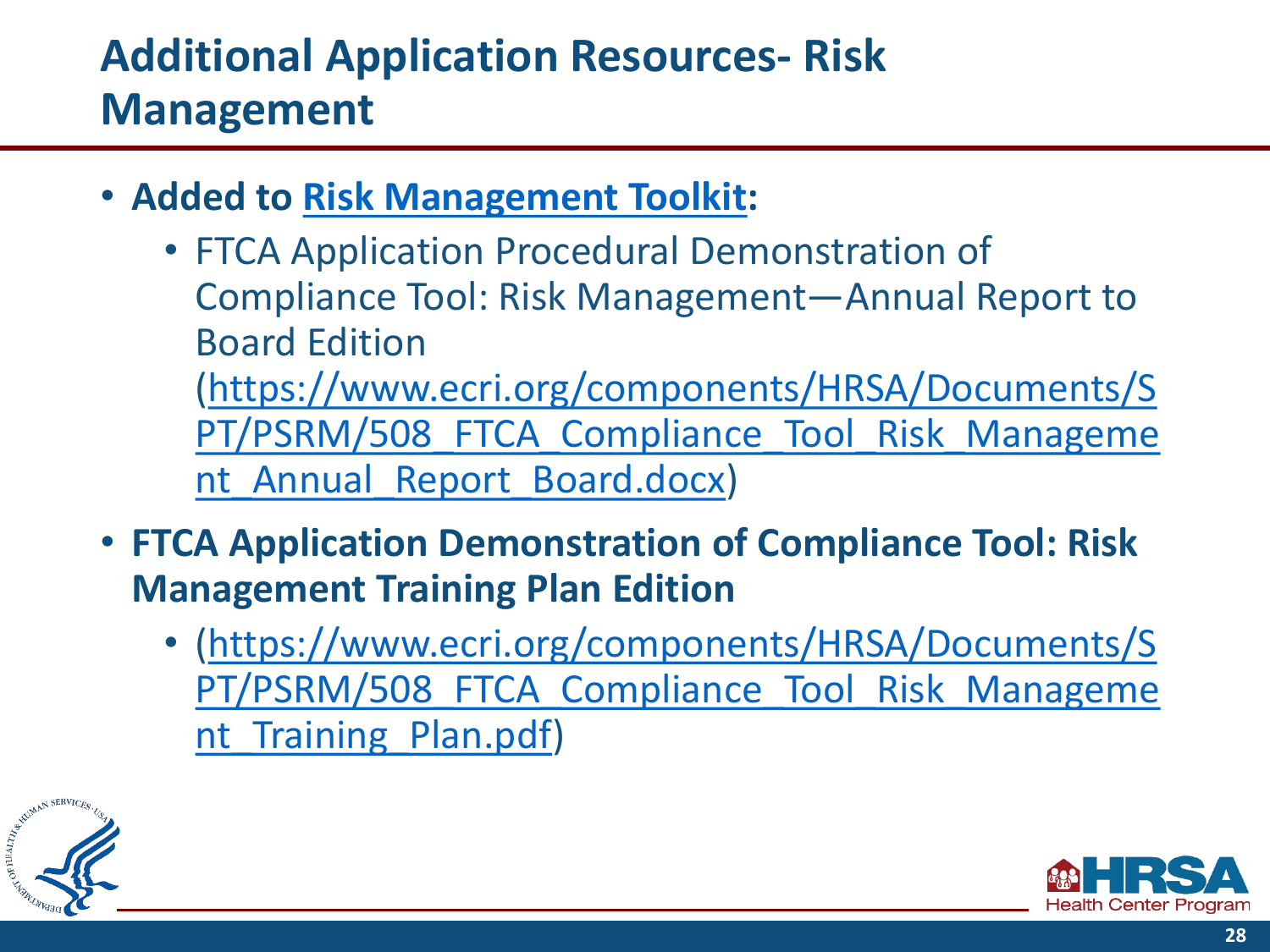#### **Additional Application Resources- Credentialing and Privileging**

**Added to [Credentialing and Privileging Toolkit](https://www.ecri.org/components/HRSA/Pages/CredentialingToolkit.aspx):** 

- **FTCA Application Procedural Demonstration of Compliance Tool: Credentialing and Privileging Edition (**https://www.ecri.org/components/HRSA/Documents/S [PT/PSRM/508\\_FTCA\\_Compliance\\_Tool\\_Credentialing\\_Pr](https://www.ecri.org/components/HRSA/Documents/SPT/PSRM/508_FTCA_Compliance_Tool_Credentialing_Privileging.pdf) ivileging.pdf)
- **Credentialing and Privileging Tracking Tool**  [\(https://www.ecri.org/components/HRSA/Documents/S](https://www.ecri.org/components/HRSA/Documents/SPT/PSRM/508_Credentialing_Privileging_Tool.xlsx) PT/PSRM/508 Credentialing Privileging Tool.xlsx)



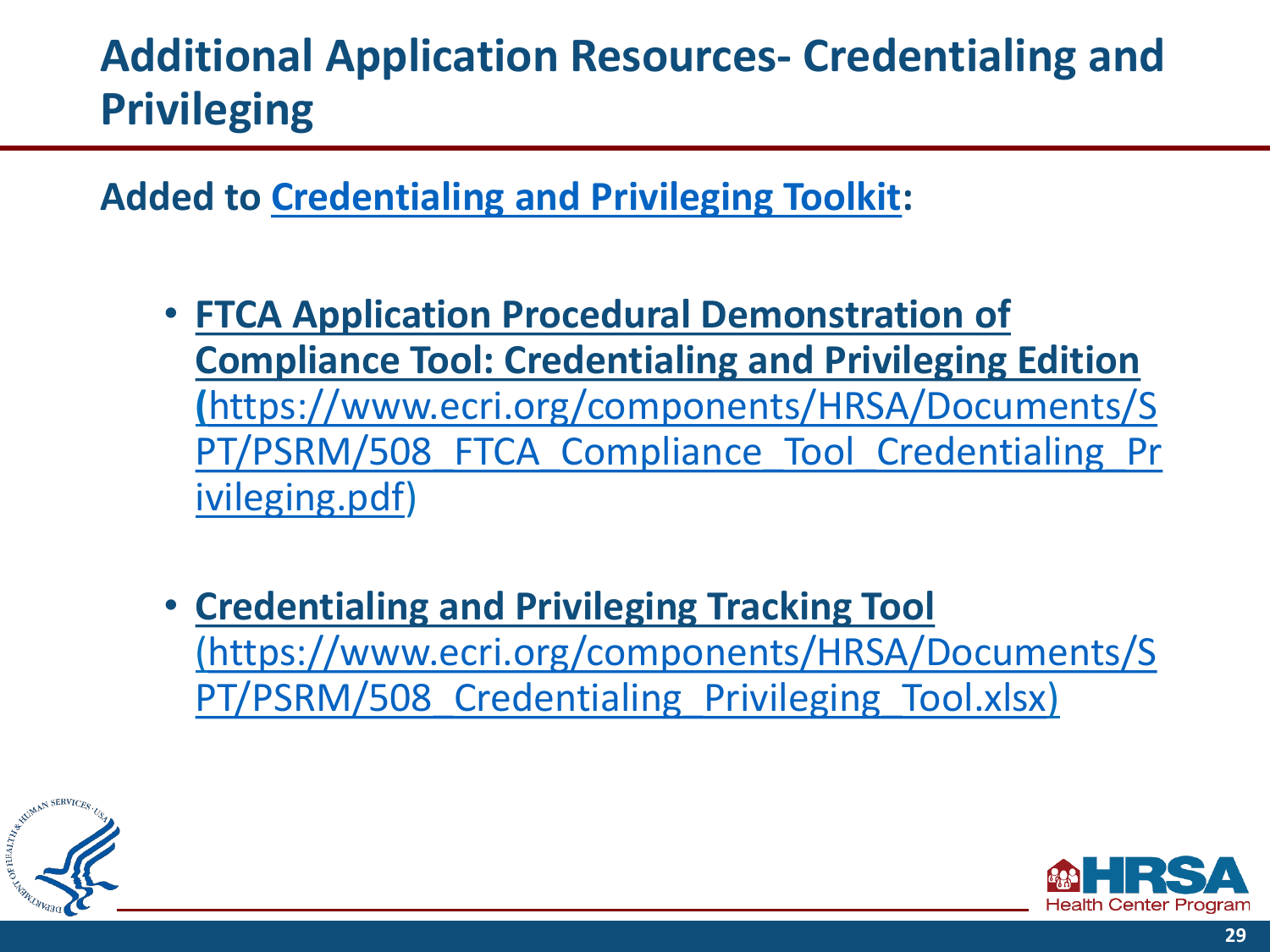#### **Sample ECRI Tracking Policies & Toolkits**

#### **Clinical Risk Management Services - Tools**

#### **Test Tracking and Follow-Up Toolkit**

Published 2/9/2017

Because the processes related to ordering and following up on diagnostic tests are complex and involve multiple individuals-including patients, physicians, other providers, administrative staff, and laboratory personnel-there are many opportunities for errors to occur. Such errors may result in missed or delayed diagnoses or delayed interventions to improve care, thus putting patients at risk for adverse outcomes.

The toolkit contains a sample policy, lists of critical tests, test tracking logs, sample letters to patients about test results, and other tools and resources that health centers and free clinics can download and adapt for their own use.

#### **Toolkit Documents**

- · Sample Policy: Reporting Test Results
- Algorithm for Outpatient Critical Value Reporting Process
- Algorithm for Outpatient Testing Process
- Critical Test Value Communication: Adult Blood Gases and Chemistry
- Critical Test Value Communication: Adult Cardiology
- · Critical Test Value Communication: Adult Radiology
- Diagnostic Test Tracking and Follow-Up
- Sample Letter to Patient about Test Results
- · Test Tracking Log for Physician Practices
- **Tracking Hospitalizations: Patient Card and Procedures**



| <b>TOUT DIUWSING INSTUTY</b> |
|------------------------------|
|                              |
| <b>N</b> SAVE                |
| $\Box$ PRINT                 |
| $\bigstar$ DOWNLOAD          |

#### **RELATED RESOURCES**

· Test Tracking and Follow-Up

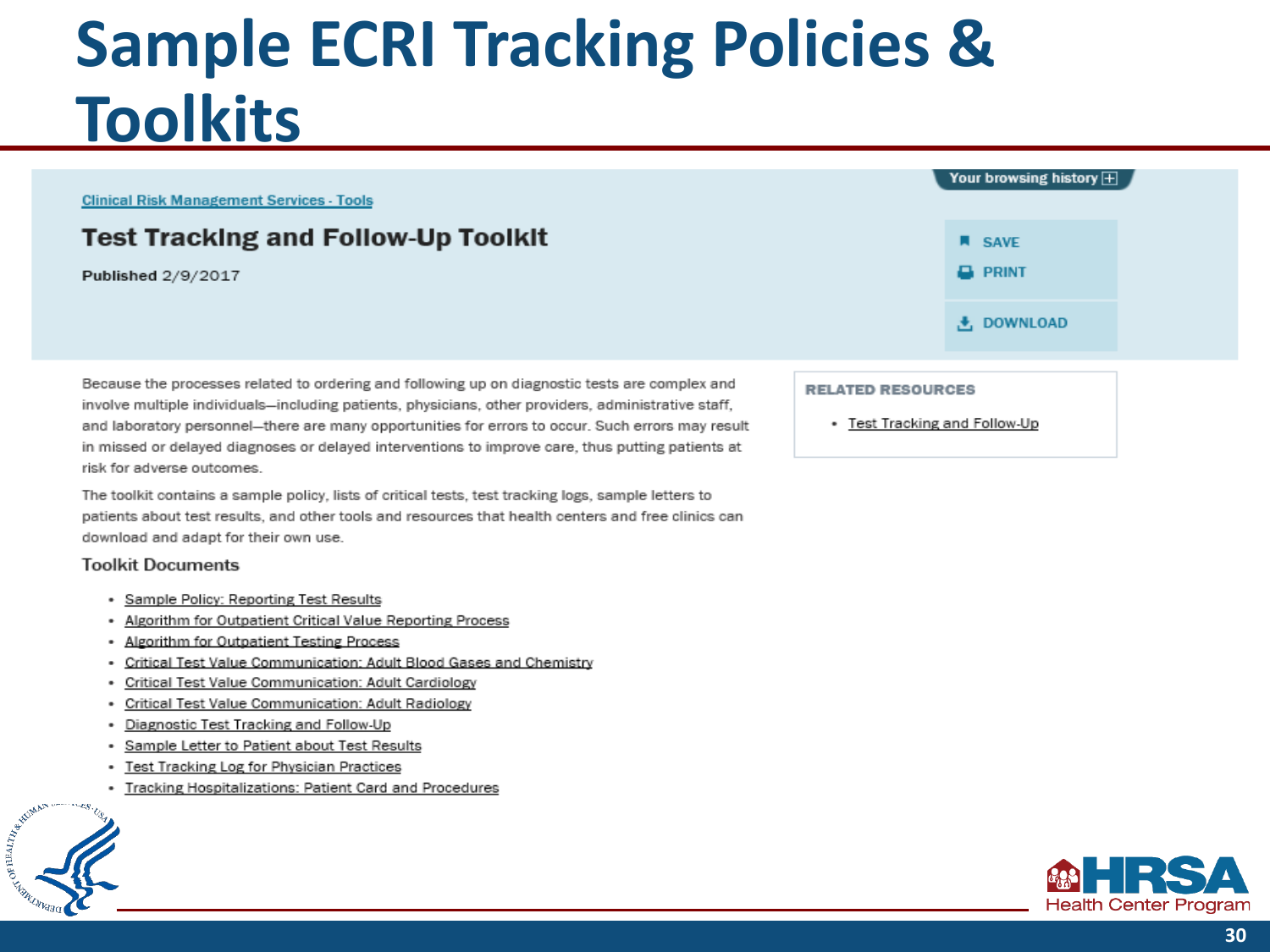## **Additional Resource Information**

#### **\*Ambulatory Care Risk Management Certificate Program\***

#### • **Course topics include the following:**

- Introduction to risk management and patient safety
- Risk identification
- Culture of safety
- Risk evaluation and analysis
- Developing and maintaining a patient safety program
- Engaging staff in patient safety programs
- Integrating safety into daily operations
- Measuring and monitoring safety

#### **Contact: email [Clinical\\_RM\\_Program@ecri.org](mailto:Clinical_RM_Program@ecri.org) or call 610-825-6000, ext. 5200**



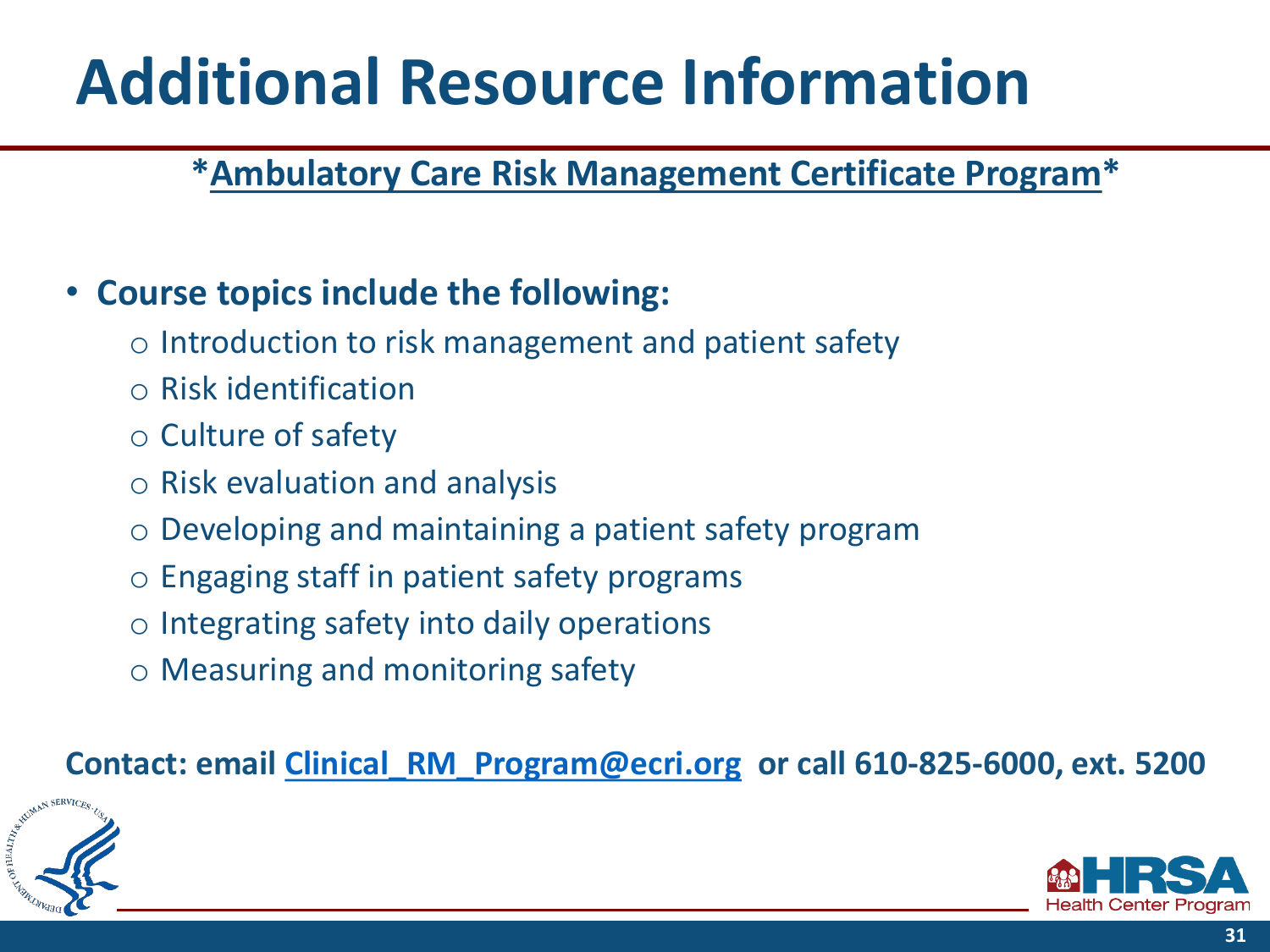## **HRSA/FTCA Resources**

- **Policy and Application Resources:** 
	- <https://bphc.hrsa.gov/ftca/about/index.html>

#### • **Phone:**

- Health Center Program Support
- $\circ$  1-877-464-4772, option 1
- 8:00 AM to 5:30 PM (ET) M-F (except Federal holidays)

#### • **Online:**

◦ Contact form:

[https://bphccommunications.secure.force.com/ContactBPHC/BPHC\\_Co](https://bphccommunications.secure.force.com/ContactBPHC/BPHC_Contact_Form) ntact\_Form





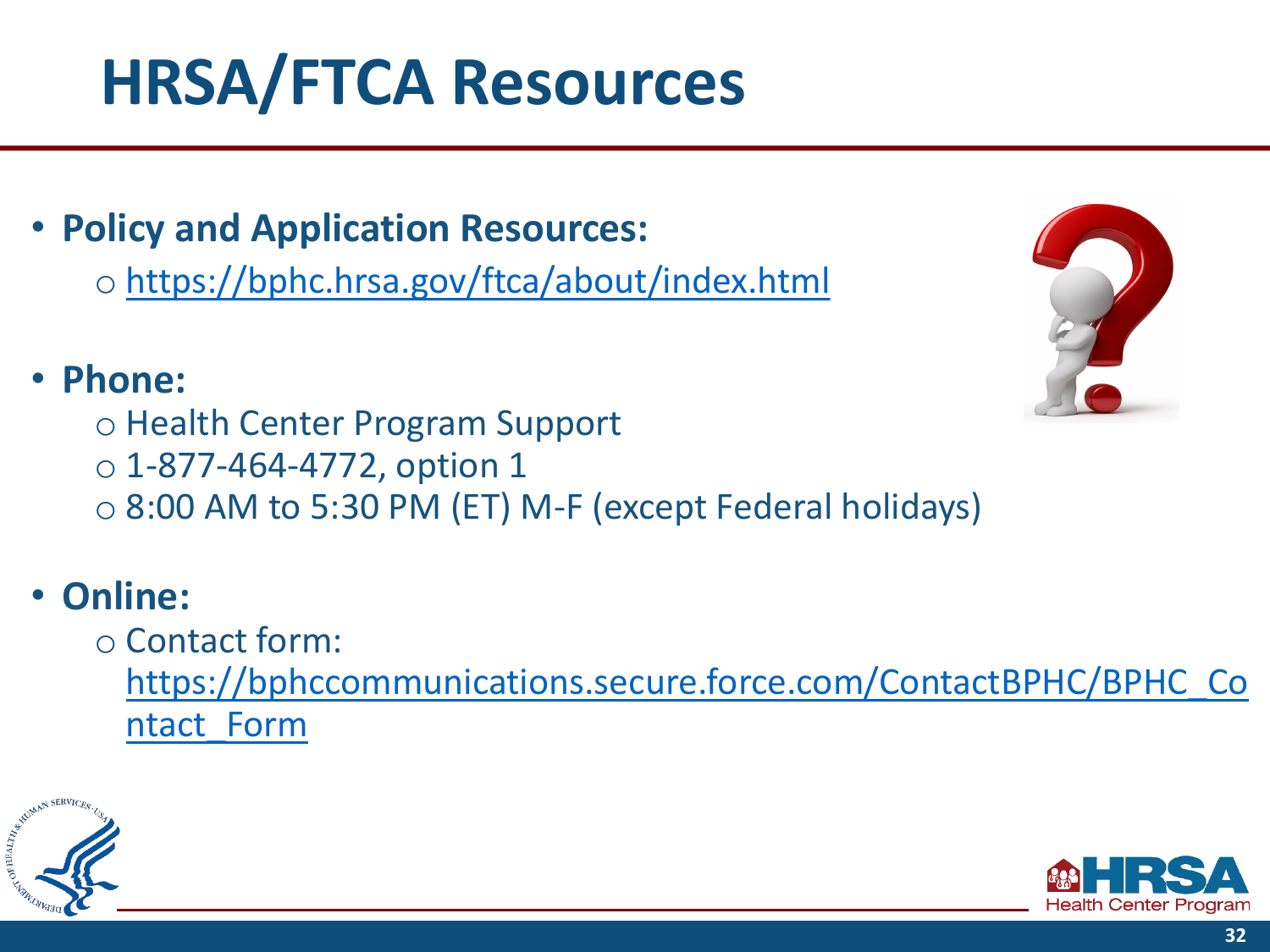# **Thank You!**

#### **Federal Tort Claims Act (FTCA) Program**

Bureau of Primary Health Care (BPHC)

#### Health Resources and Services Administration (HRSA)



[Health Center Program Support](https://bphccommunications.secure.force.com/ContactBPHC/BPHC_Contact_Form) 



877.464.4772

#### **[bphc.hrsa.gov](https://bphc.hrsa.gov/)**





Sign up for the *Primary Health Care Digest*